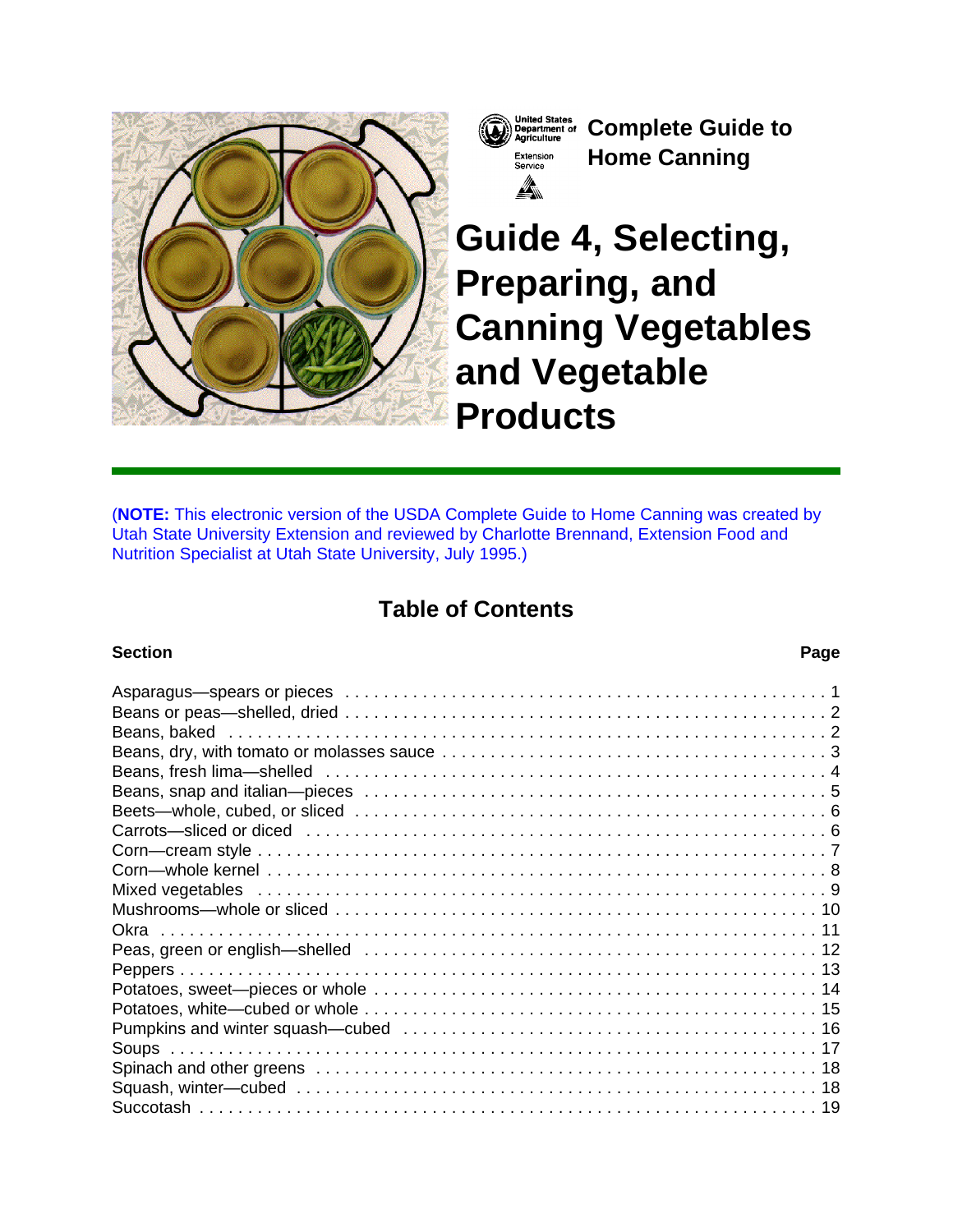# **ASPARAGUS—SPEARS OR PIECES**

**Quantity:** An average of 24-1/2 pounds is needed per canner load of 7 quarts; an average of 16 pounds is needed per canner load of 9 pints. A crate weighs 31 pounds and yields 7 to 12 quarts—an average of 3-1/2 pounds per quart.

**Quality:** Use tender, tight-tipped spears, 4 to 6 inches long.

**Procedure:** Wash asparagus and trim off tough scales. Break off tough stems and wash again. Cut into 1-inch pieces or can whole.

Hot pack—Cover asparagus with boiling water. Boil 2 or 3 minutes. Loosely fill jars with hot asparagus, leaving 1-inch headspace.

Raw pack—Fill jars with raw asparagus, packing as tightly as possible without crushing, leaving 1-inch headspace.

Add 1 teaspoon of salt per quart to the jars, if desired. Add boiling water, leaving 1-inch headspace. Adjust lids and process.

|                  |              |                        |                  |                                             | Recommended process time for Asparagus in a DIAL-GAUGE pressure canner |                       |  |  |  |
|------------------|--------------|------------------------|------------------|---------------------------------------------|------------------------------------------------------------------------|-----------------------|--|--|--|
|                  |              |                        |                  | Canner Gauge Pressure (PSI) at Altitudes of |                                                                        |                       |  |  |  |
| Style of<br>Pack | Jar Size     | <b>Process</b><br>Time | $0-$<br>2,000 ft | $2,001 -$<br>4,000 ft                       | $4,001 -$<br>6,000 ft                                                  | $6,001 -$<br>8,000 ft |  |  |  |
| Hot and<br>Raw   | <b>Pints</b> | 30 min                 | 11 lb            | 12 <sub>h</sub>                             | 13 lb                                                                  | 14 lb                 |  |  |  |
|                  | Quarts       | 40 min                 | 11 lb            | 12 lb                                       | 13 lb                                                                  | 14 lb                 |  |  |  |

# **Recommended process time for Asparagus in a DIAL-GAUGE pressure canner**

#### **Recommended process time for Asparagus in a WEIGHTED-GAUGE pressure canner**

|                  |              |              | Canner Gauge Pressure (PSI) at Altitudes of |                     |  |
|------------------|--------------|--------------|---------------------------------------------|---------------------|--|
| Style of<br>Pack | Jar Size     | Process Time | 0-<br>1,000 $ft$                            | Above<br>1,000 $ft$ |  |
| Hot and<br>Raw   | <b>Pints</b> | 30 min       | 10 lb                                       | 15 <sub>lb</sub>    |  |
|                  | Quarts       | 40 min       | 10 lb                                       | 15 <sub>lb</sub>    |  |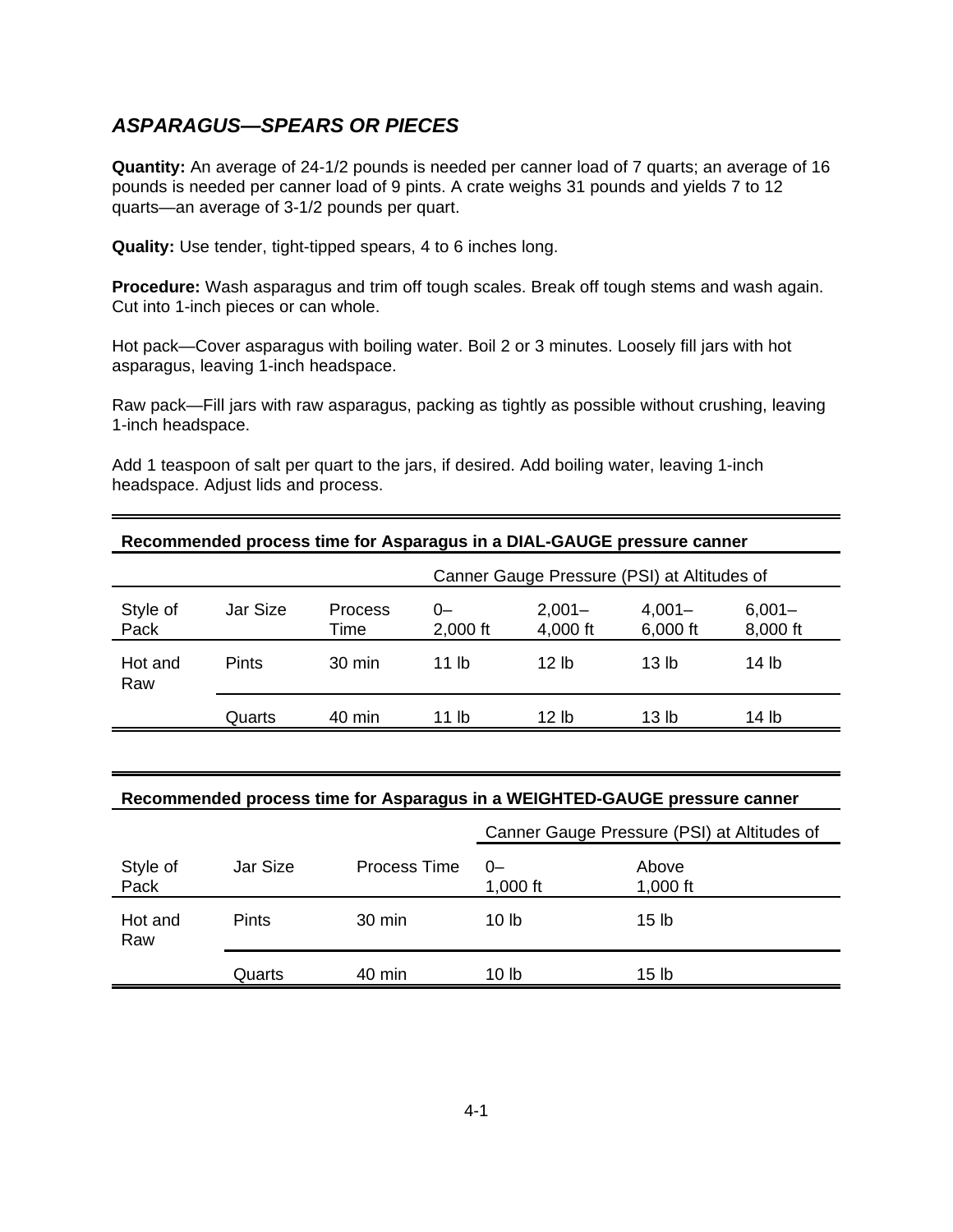# **BEANS OR PEAS—SHELLED, DRIED**

#### **All varieties**

**Quantity:** An average of 5 pounds is needed per canner load of 7 quarts; an average of 3-1/4 pounds is needed per canner load of 9 pints—an average of 3/4 pounds per quart.

**Quality:** Select mature, dry seeds. Sort out and discard discolored seeds.

**Procedure:** Place dried beans or peas in a large pot and cover with water. Soak 12 to 18 hours in a cool place. Drain water. To quickly hydrate beans, you may cover sorted and washed beans with boiling water in a saucepan. Boil 2 minutes, remove from heat, soak 1 hour and drain. Cover beans soaked by either method with fresh water and boil 30 minutes. Add 1/2 teaspoon of salt per pint or 1 teaspoon per quart to the jar, if desired. Fill jars with beans or peas and cooking water, leaving 1-inch headspace. Adjust lids and process.

|                  | Recommended process time for Beans or Peas in a DIAL-GAUGE pressure canner |                                                                                |                  |                       |                                             |                       |  |  |
|------------------|----------------------------------------------------------------------------|--------------------------------------------------------------------------------|------------------|-----------------------|---------------------------------------------|-----------------------|--|--|
|                  |                                                                            |                                                                                |                  |                       | Canner Gauge Pressure (PSI) at Altitudes of |                       |  |  |
| Style of<br>Pack | Jar Size                                                                   | <b>Process</b><br>Time                                                         | $0-$<br>2,000 ft | $2,001 -$<br>4,000 ft | $4,001 -$<br>6,000 ft                       | $6,001 -$<br>8,000 ft |  |  |
| Hot              | <b>Pints</b>                                                               | 75 min                                                                         | 11 <sub>lb</sub> | 12 <sub>lb</sub>      | 13 <sub>lb</sub>                            | 14 lb                 |  |  |
|                  | Quarts                                                                     | 90 min                                                                         | 11 lb            | 12 <sub>lb</sub>      | 13 <sub>lb</sub>                            | 14 lb                 |  |  |
|                  |                                                                            |                                                                                |                  |                       |                                             |                       |  |  |
|                  |                                                                            | Recommended process time for Beans or Peas in a WEIGHTED-GAUGE pressure canner |                  |                       |                                             |                       |  |  |
|                  |                                                                            |                                                                                |                  |                       | Canner Gauge Pressure (PSI) at Altitudes of |                       |  |  |
| Style of<br>Pack | Jar Size                                                                   | <b>Process Time</b>                                                            | $0-$             | 1,000 ft              | Above<br>1,000 ft                           |                       |  |  |
| Hot              | Pints                                                                      | 75 min                                                                         | 10 <sub>1b</sub> |                       | 15 <sub>1b</sub>                            |                       |  |  |
|                  | Quarts                                                                     | 90 min                                                                         | 10 lb            |                       | 15 <sub>lb</sub>                            |                       |  |  |

# **BEANS, BAKED**

**Procedure:** Soak and boil beans and prepare molasses sauce according to directions for beans with sauce on page 4-3. Place seven 3/4-inch pieces of pork, ham, or bacon in an earthenware crock, a large casserole, or a pan. Add beans and enough molasses sauce to cover beans. Cover and bake 4 to 5 hours at 350° F Add water as needed-about every hour. Fill jars, leaving 1-inch headspace. Adjust lids and process as for beans with sauce on page 4-3.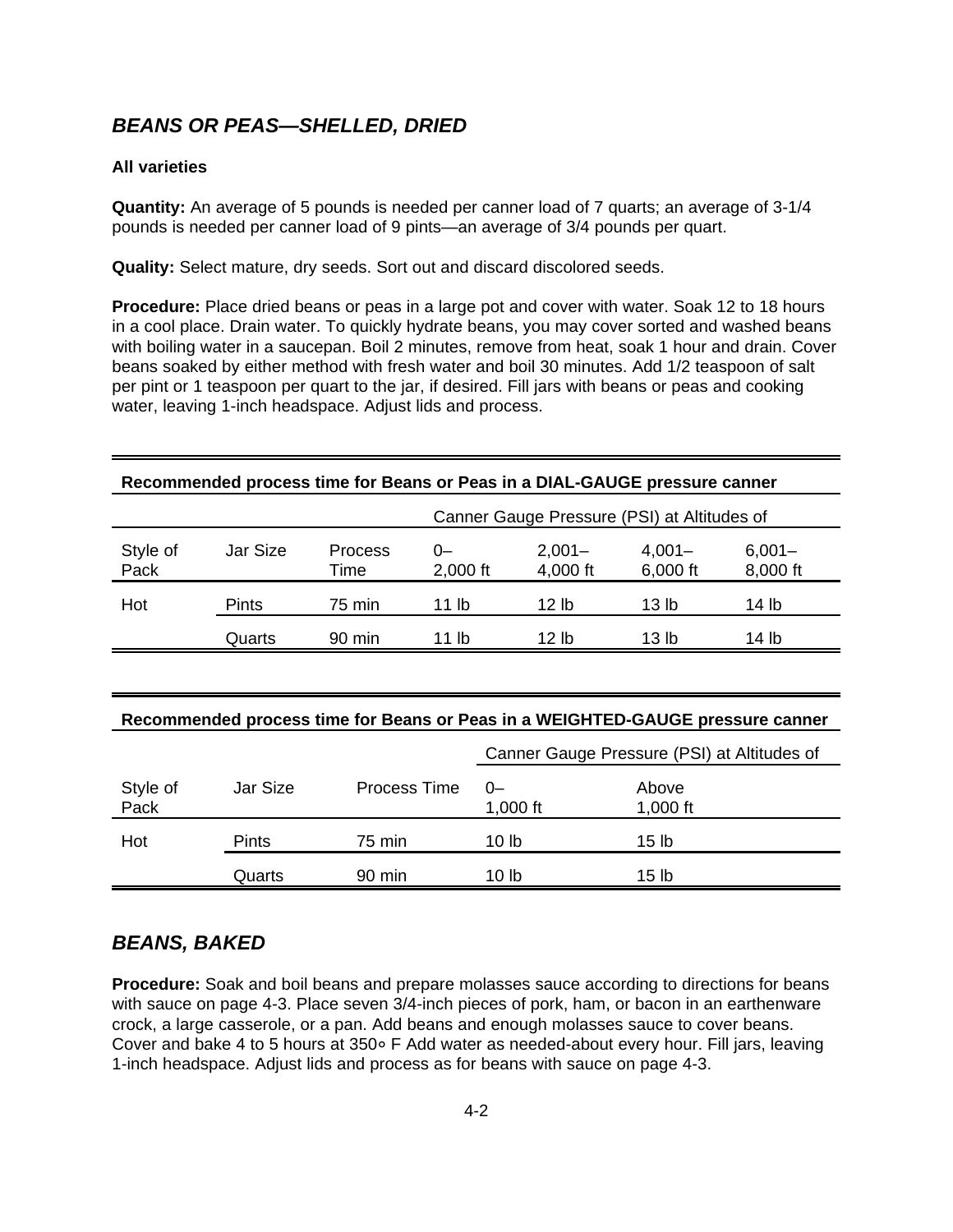# **BEANS, DRY, WITH TOMATO OR MOLASSES SAUCE**

**Quantity:** An average of 5 pounds of beans is needed per canner load of 7 quarts; an average of 3-1/4 pounds is needed per canner load of 9 pints—an average of 3/4 pounds per quart.

**Quality:** Select mature, dry seeds. Sort out and discard discolored seeds.

**Procedure:** Sort and wash dry beans. Add 3 cups of water for each cup of dried beans or peas. Boil 2 minutes, remove from heat and soak 1 hour and drain. Heat to boiling in fresh water, and save liquid for making sauce. Make your choice of the following sauces:

**Tomato Sauce**—Either mix 1 quart tomato juice, 3 tablespoons sugar, 2 teaspoons salt, 1 tablespoon chopped onion, and 1/4 teaspoon each of ground cloves, allspice, mace, and cayenne pepper, or mix 1 cup tomato ketchup with 3 cups of cooking liquid from beans and heat to boiling. Add 3 quarts cooking liquid from beans and bring back to boiling.

**Molasses Sauce**—Mix 4 cups water or cooking liquid from beans, 3 tablespoons dark molasses, 1 tablespoon vinegar, 2 teaspoons salt, and 3/4 teaspoon powered dry mustard. Heat to boiling.

Fill jars three-fourths full with hot beans. Add a 3/4-inch cube of pork, ham, or bacon to each jar, if desired. Fill jars with heated sauce, leaving 1-inch headspace. Adjust lids and process.

#### **Recommended process time for Beans, Dry, with Tomato or Molasses Sauce in a DIAL-GAUGE pressure canner**

|                  |              |                 | Canner Gauge Pressure (PSI) at Altitudes of |                       |                       |                       |  |
|------------------|--------------|-----------------|---------------------------------------------|-----------------------|-----------------------|-----------------------|--|
| Style of<br>Pack | Jar Size     | Process<br>Time | $0-$<br>2,000 ft                            | $2,001 -$<br>4,000 ft | $4,001 -$<br>6,000 ft | $6,001 -$<br>8,000 ft |  |
| Hot              | <b>Pints</b> | 65 min          | 11 lb                                       | 12 lb                 | 13 lb                 | 14 lb                 |  |
|                  | Quarts       | 75 min          | 11 lb                                       | 12 lb                 | 13 lb                 | 14 lb                 |  |

#### **Recommended process time for Beans, Dry, with Tomato or Molasses Sauce in a WEIGHTED-GAUGE pressure canner**

|                  |              |              | Canner Gauge Pressure (PSI) at Altitudes of |                     |
|------------------|--------------|--------------|---------------------------------------------|---------------------|
| Style of<br>Pack | Jar Size     | Process Time | 0-<br>1,000 $ft$                            | Above<br>1,000 $ft$ |
| Hot              | <b>Pints</b> | 65 min       | 10 lb                                       | 15 lb               |
|                  | Quarts       | 75 min       | 10 lb                                       | 15 <sub>lb</sub>    |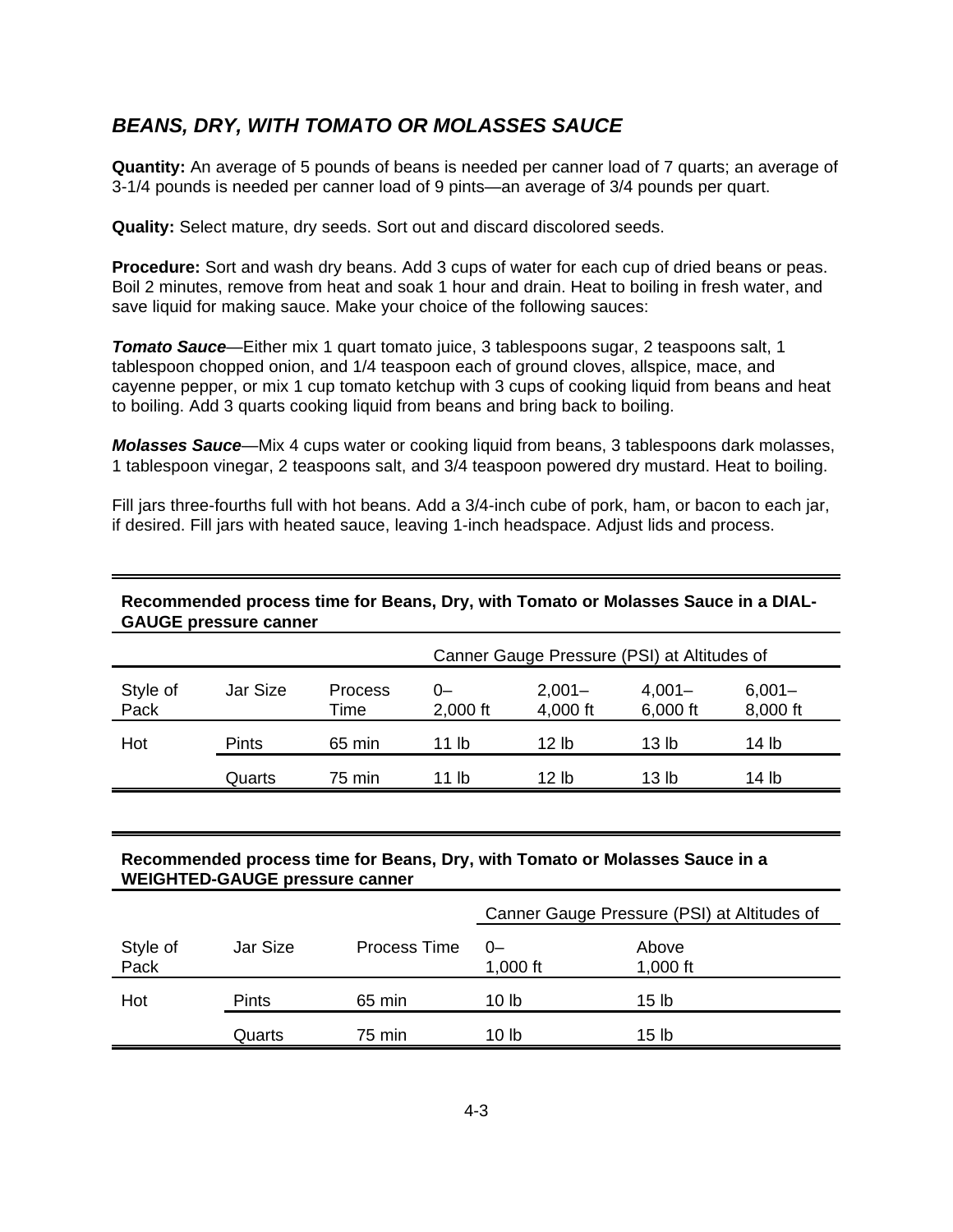# **BEANS, FRESH, LIMA-SHELLED**

**Quantity:** An average of 28 pounds is needed per canner load of 7 quarts; an average of 18 pounds is needed per canner load of 9 pints. A bushel weighs 32 pounds and yields 6 to 10 quarts—an average of 4 pounds per quart.

**Quality:** Select well-filled pods with green seeds. Discard insect-damaged and diseased seeds.

**Procedure:** Shell beans and wash thoroughly.

Hot pack—Cover beans with boiling water and heat to boil. Fill jars loosely, leaving 1-inch headspace.

Raw pack—Fill jars with raw beans. Do not press or shake down.

Small beans—leave 1-inch of headspace for pints and 1-1/2 inches for quarts.

Large beans—leave 1-inch of headspace for pints and 1-1/4 inches for quarts.

Add 1 teaspoon of salt per quart to the jar, if desired. Add boiling water, leaving the same headspaces listed above. Adjust lids and process.

| Recommended process time for Lima Beans in a DIAL-GAUGE pressure canner |          |                        |                  |                                             |                       |                       |  |  |  |
|-------------------------------------------------------------------------|----------|------------------------|------------------|---------------------------------------------|-----------------------|-----------------------|--|--|--|
|                                                                         |          |                        |                  | Canner Gauge Pressure (PSI) at Altitudes of |                       |                       |  |  |  |
| Style of<br>Pack                                                        | Jar Size | <b>Process</b><br>Time | $0-$<br>2,000 ft | $2,001 -$<br>4,000 ft                       | $4,001 -$<br>6,000 ft | $6,001 -$<br>8,000 ft |  |  |  |
| Hot and<br>Raw                                                          | Pints    | $40 \text{ min}$       | 11 lb            | 12 lb                                       | 13 <sub>lh</sub>      | 14 lb                 |  |  |  |
|                                                                         | Quarts   | 50 min                 | 11 lb            | 12 lb                                       | 13 lb                 | 14 lb                 |  |  |  |

#### **Recommended process time for Lima Beans in a WEIGHTED-GAUGE pressure canner**

|                  |              |              | Canner Gauge Pressure (PSI) at Altitudes of |                     |  |
|------------------|--------------|--------------|---------------------------------------------|---------------------|--|
| Style of<br>Pack | Jar Size     | Process Time | $0-$<br>1,000 $ft$                          | Above<br>1,000 $ft$ |  |
| Hot and<br>Raw   | <b>Pints</b> | 40 min       | 10 lb                                       | 15 <sub>lb</sub>    |  |
|                  | Quarts       | 50 min       | 10 lb                                       | 15 lb               |  |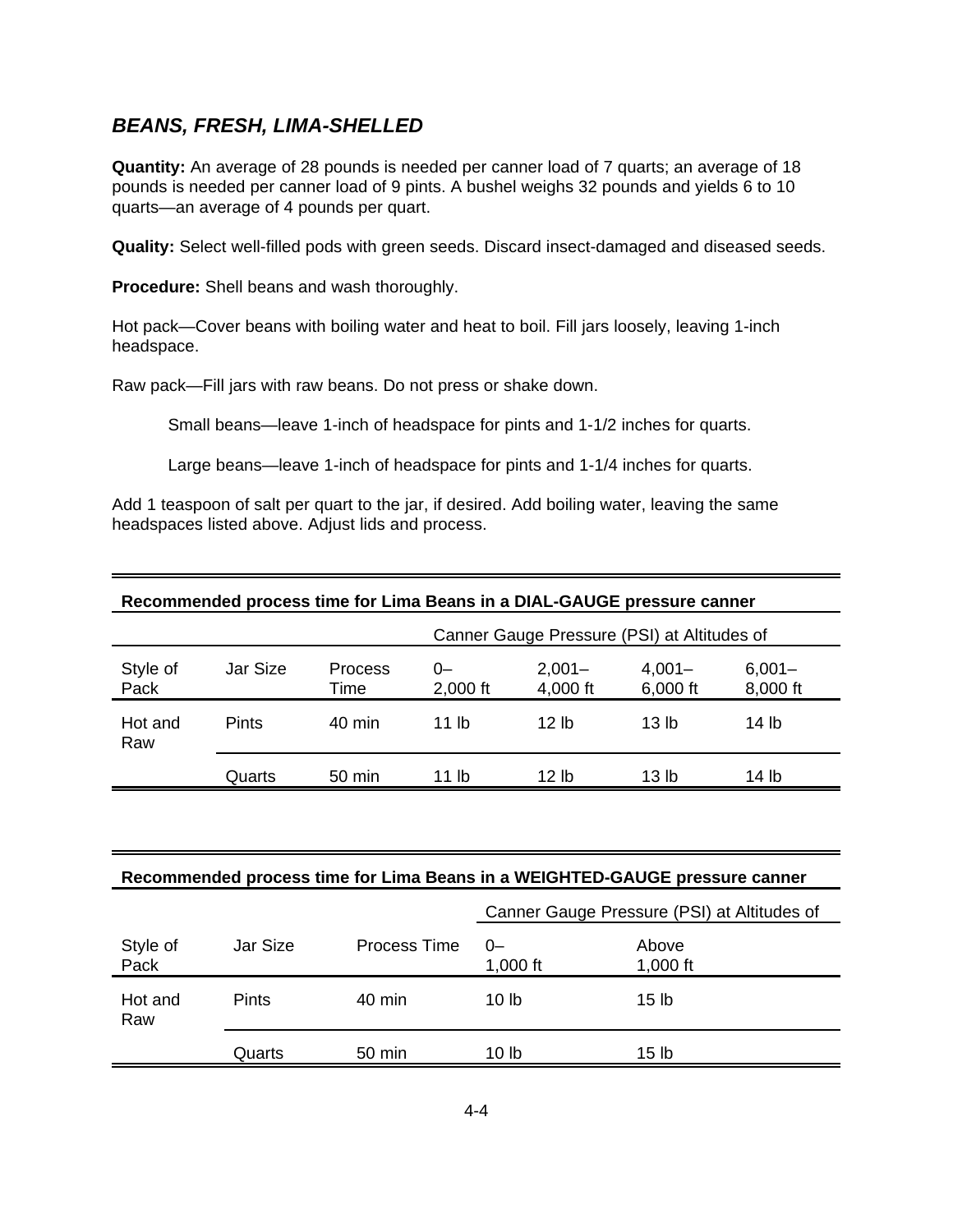# **BEANS, SNAP, AND ITALIAN—PIECES**

#### **Green and wax**

**Quantity:** An average of 14 pounds is needed per canner load of 7 quarts; an average of 9 pounds is needed per canner load of 9 pints. A bushel weighs 30 pounds and yields 12 to 20 quarts—an average of 2 pounds per quart.

**Quality:** Select filled but tender, crisp pods. Remove and discard diseased and rusty pods.

**Procedure:** Wash beans and trim ends. Leave whole or cut or snap into 1-inch pieces.

Hot pack—Cover with boiling water; boil 5 minutes. Fill jars, loosely leaving 1-inch headspace.

Raw pack—Fill jars tightly with raw beans, leaving 1-inch headspace. Add 1 teaspoon of canning salt per quart to the jar, if desired. Add boiling water, leaving 1-inch headspace. Adjust lids and process.

#### **Recommended process time for Snap and Italian Beans in a DIAL-GAUGE pressure canner**

|                  |              |                        | Canner Gauge Pressure (PSI) at Altitudes of |                       |                       |                       |  |
|------------------|--------------|------------------------|---------------------------------------------|-----------------------|-----------------------|-----------------------|--|
| Style of<br>Pack | Jar Size     | <b>Process</b><br>Time | 0-<br>2,000 ft                              | $2,001 -$<br>4,000 ft | $4,001 -$<br>6,000 ft | $6,001 -$<br>8,000 ft |  |
| Hot and<br>Raw   | <b>Pints</b> | $20 \text{ min}$       | 11 lb                                       | 12 lb                 | 13 <sub>lh</sub>      | 14 lb                 |  |
|                  | Quarts       | $25 \text{ min}$       | 11 lb                                       | 12 lb                 | 13 lb                 | 14 lb                 |  |

#### **Recommended process time for Snap and Italian Beans in a WEIGHTED-GAUGE pressure canner**

|                  |              |                     | Canner Gauge Pressure (PSI) at Altitudes of |                   |  |
|------------------|--------------|---------------------|---------------------------------------------|-------------------|--|
| Style of<br>Pack | Jar Size     | <b>Process Time</b> | $0-$<br>1,000 $ft$                          | Above<br>1,000 ft |  |
| Hot and<br>Raw   | <b>Pints</b> | 20 min              | 10 lb                                       | 15 <sub>lb</sub>  |  |
|                  | Quarts       | 25 min              | 10 lb                                       | 15 lb             |  |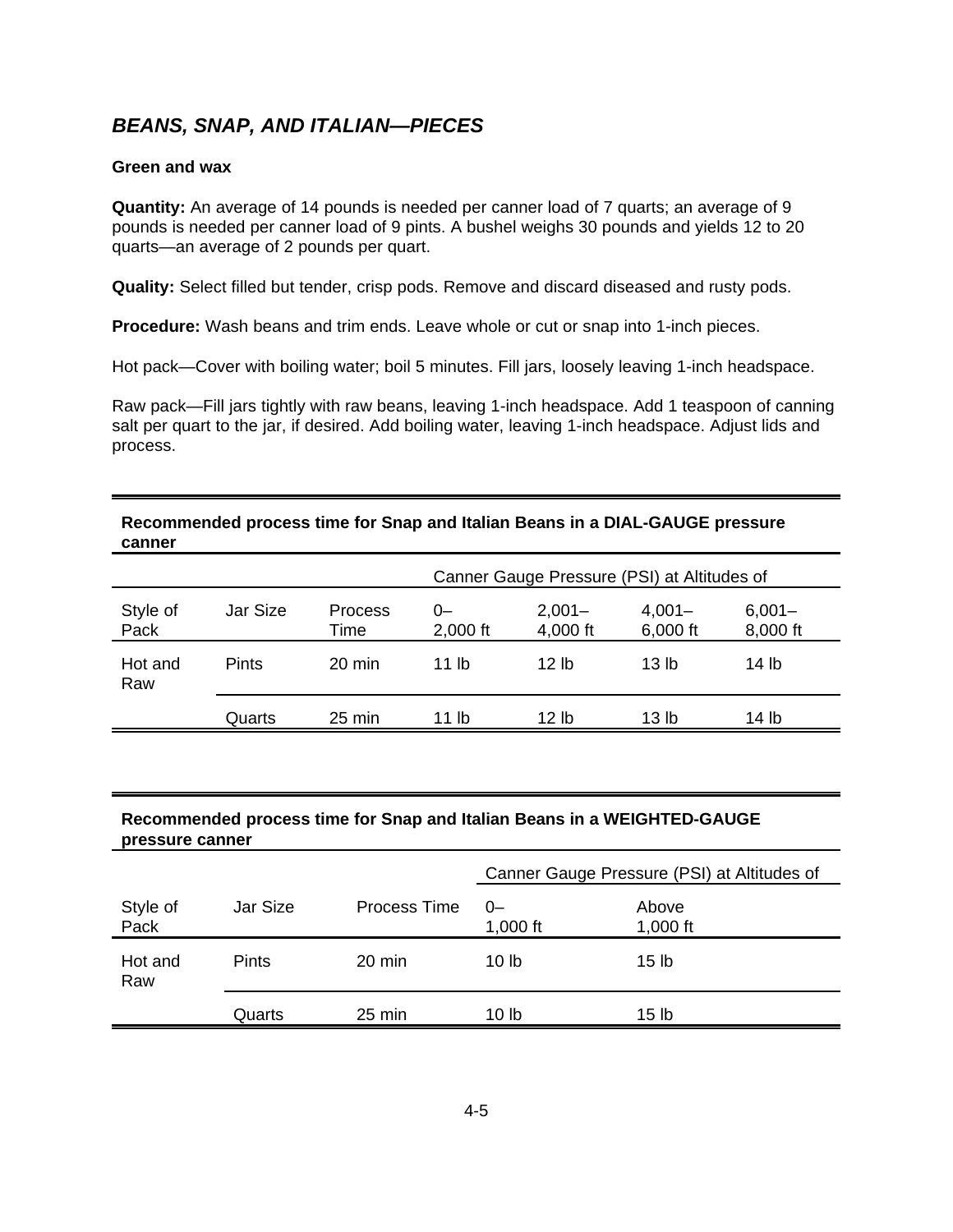## **BEETS—WHOLE, CUBED, OR SLICED**

**Quantity:** An average of 21 pounds (without tops) is needed per canner load of 7 quarts; an average of 13-1/2 pounds is needed per canner load of 9 pints. A bushel (without tops) weighs 52 pounds and yields 15 to 20 quarts—an average of 3 pounds per quart.

**Quality:** Beets with a diameter of 1 to 2 inches are preferred for whole packs. Beets larger than 3 inches in diameter are often fibrous.

**Procedure:** Trim off beet tops, leaving an inch of stem and roots to reduce bleeding of color. Scrub well. Cover with boiling water. Boil until skins slip off easily; about 15 to 25 minutes depending on size. Cool, remove skins, and trim off stems and roots. Leave baby beets whole. Cut medium or large beets into 1/2-inch cubes or slices. Halve or quarter very large slices. Add 1 teaspoon of salt per quart to the jar, if desired. Fill jars with hot beets and fresh hot water, leaving 1-inch headspace. Adjust lids and process.

| Recommended process time for Beets in a DIAL-GAUGE pressure canner<br>Canner Gauge Pressure (PSI) at Altitudes of |              |                        |                  |                       |                       |                       |  |
|-------------------------------------------------------------------------------------------------------------------|--------------|------------------------|------------------|-----------------------|-----------------------|-----------------------|--|
| Style of<br>Pack                                                                                                  | Jar Size     | <b>Process</b><br>Time | $0-$<br>2,000 ft | $2,001 -$<br>4,000 ft | $4,001 -$<br>6,000 ft | $6,001 -$<br>8,000 ft |  |
| Hot                                                                                                               | <b>Pints</b> | 30 min                 | 11 lb            | 12 lb                 | 13 <sub>lb</sub>      | 14 lb                 |  |
|                                                                                                                   | Quarts       | $35 \text{ min}$       | 11 lb            | 12 <sub>1b</sub>      | 13 <sub>lb</sub>      | 14 <sub>lb</sub>      |  |
|                                                                                                                   |              |                        |                  |                       |                       |                       |  |
| Recommended process time for Beets in a WEIGHTED-GAUGE pressure canner                                            |              |                        |                  |                       |                       |                       |  |

|                  |              |              | Canner Gauge Pressure (PSI) at Altitudes of |                     |
|------------------|--------------|--------------|---------------------------------------------|---------------------|
| Style of<br>Pack | Jar Size     | Process Time | $0-$<br>1,000 $ft$                          | Above<br>1,000 $ft$ |
| Hot              | <b>Pints</b> | 30 min       | 10 lb                                       | 15 <sub>lb</sub>    |
|                  | Quarts       | 35 min       | 10 lb                                       | 15 lb               |

### **CARROTS—SLICED OR DICED**

**Quantity:** An average of 17-1/2 pounds (without tops) is needed per canner load of 7 quarts; an average of 11 pounds is needed per canner load of 9 pints. A bushel (without tops) weighs 50 pounds and yields 17 to 25 quarts—an average of 2-1/2 pounds per quart.

**Quality:** Select small carrots, preferably 1 to 1-1/4 inches in diameter. Larger carrots are often too fibrous.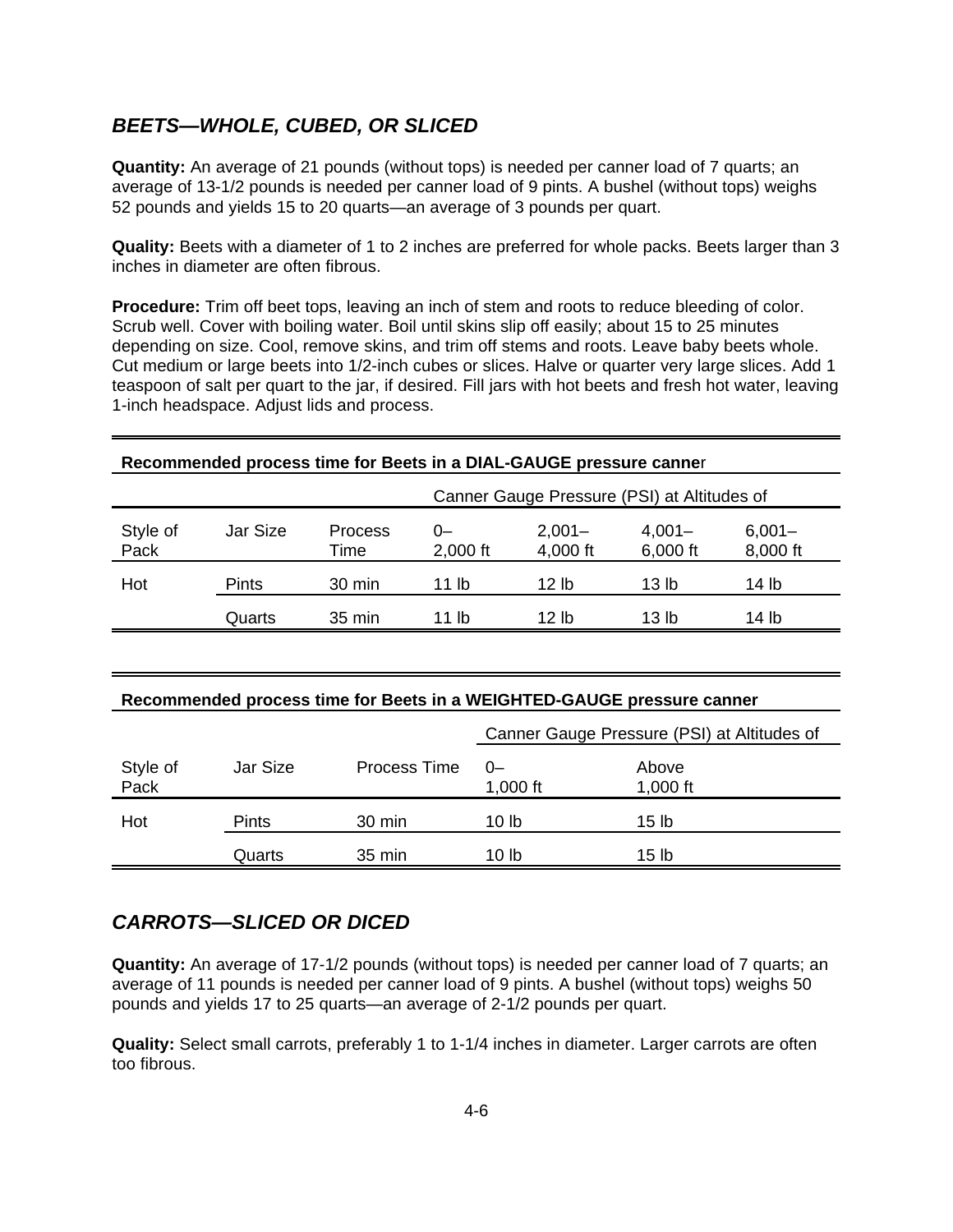**Procedure:** Wash, peel, and rewash carrots. Slice or dice.

Hot pack—Cover with boiling water; bring to boil and simmer for 5 minutes. Fill jars, leaving 1-inch of headspace.

Raw pack—Fill jars tightly with raw carrots, leaving 1-inch headspace.

Add 1 teaspoon of salt per quart to the jar, if desired. Add hot cooking liquid or water, leaving 1-inch headspace. Adjust lids and process.

| Recommended process time for Carrots in a DIAL-GAUGE pressure canner |              |                        |                                             |                       |                       |                       |  |  |  |
|----------------------------------------------------------------------|--------------|------------------------|---------------------------------------------|-----------------------|-----------------------|-----------------------|--|--|--|
|                                                                      |              |                        | Canner Gauge Pressure (PSI) at Altitudes of |                       |                       |                       |  |  |  |
| Style of<br>Pack                                                     | Jar Size     | <b>Process</b><br>Time | $0-$<br>$2,000$ ft                          | $2,001 -$<br>4,000 ft | $4,001 -$<br>6,000 ft | $6,001 -$<br>8,000 ft |  |  |  |
| Hot and<br>Raw                                                       | <b>Pints</b> | $25 \text{ min}$       | 11 lb                                       | 12 lb                 | 13 <sub>lh</sub>      | 14 lb                 |  |  |  |
|                                                                      | Quarts       | $30 \text{ min}$       | 11 lb                                       | 12 lb                 | 13 lb                 | 14 lb                 |  |  |  |

| Recommended process time for Carrots in a WEIGHTED-GAUGE Pressure canner |              |                  |                                             |                   |  |  |  |
|--------------------------------------------------------------------------|--------------|------------------|---------------------------------------------|-------------------|--|--|--|
|                                                                          |              |                  | Canner Gauge Pressure (PSI) at Altitudes of |                   |  |  |  |
| Style of<br>Pack                                                         | Jar Size     | Process Time     | ()<br>1,000 ft                              | Above<br>1,000 ft |  |  |  |
| Hot and                                                                  | <b>Pints</b> | $25 \text{ min}$ | 10 lb                                       | 15 lb             |  |  |  |
| Raw                                                                      | Quarts       | 30 min           | 10 lb                                       | 15 lb             |  |  |  |

### **CORN—CREAM STYLE**

**Quantity:** An average of 20 pounds (in husks) of sweet corn is needed per canner load of 9 pints. A bushel weighs 35 pounds and yields 12 to 20 pints—an average of 2-1/4 pounds per pint.

**Quality:** Select ears containing slightly immature kernels, or of ideal quality for eating fresh.

**Procedure:** Husk corn, remove silk, and wash ears. Blanch ears 4 minutes in boiling water. Cut corn from cob at about the center of kernel. Scrape remaining corn from cobs with a table knife.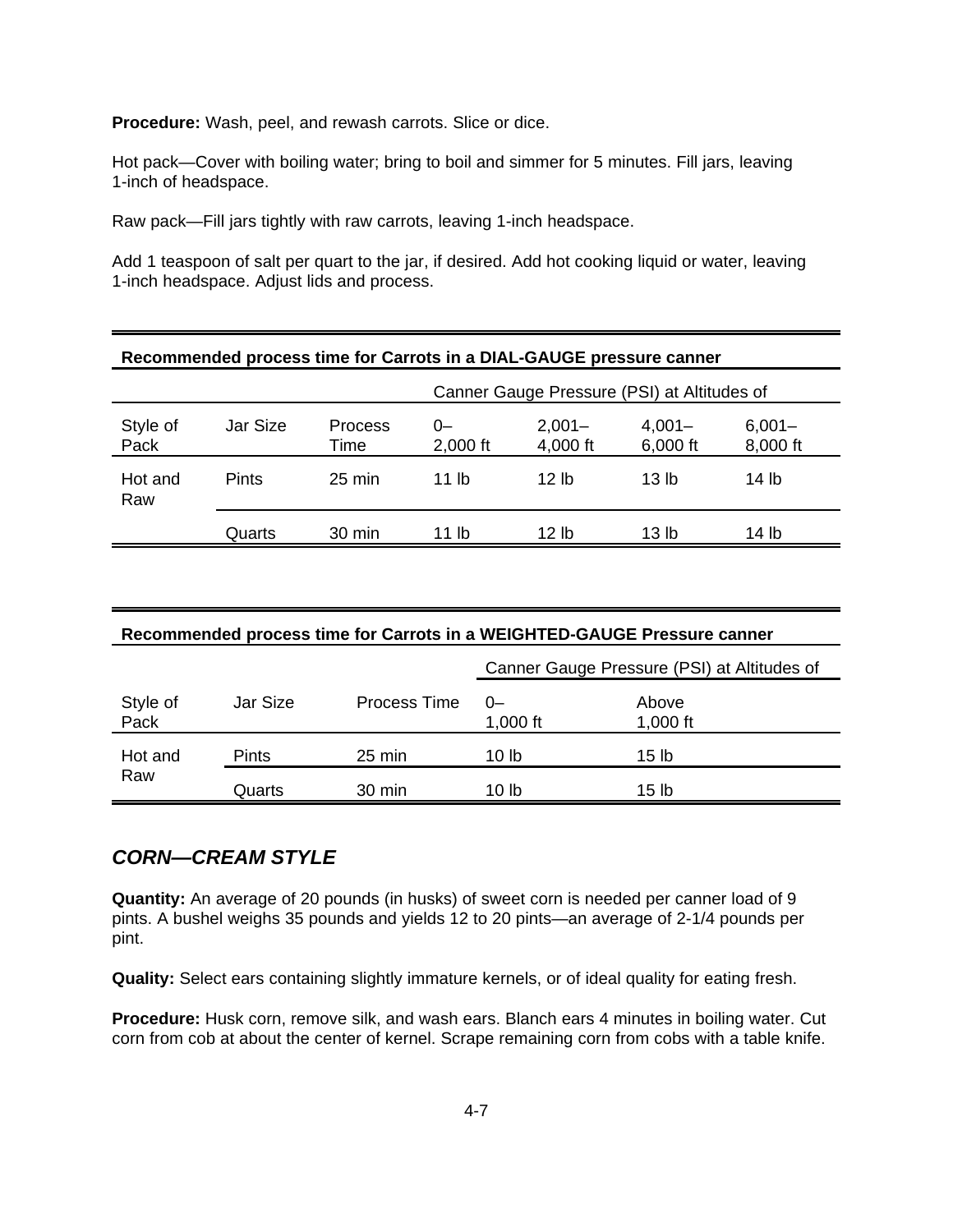Hot pack—To each quart of corn and scrapings, in a saucepan, add two cups of boiling water. Heat to boiling. Add 1/2 teaspoon salt to each jar, if desired. Fill pint jar with hot corn mixture, leaving 1-inch headspace.

#### **Recommended process time for Cream Style Corn in a DIAL-GAUGE pressure canner**

|                  |              |                        | Canner Gauge Pressure (PSI) at Altitudes of |                       |                       |                       |  |
|------------------|--------------|------------------------|---------------------------------------------|-----------------------|-----------------------|-----------------------|--|
| Style of<br>Pack | Jar Size     | <b>Process</b><br>Time | O-<br>$2,000$ ft                            | $2,001 -$<br>4,000 ft | $4,001 -$<br>6,000 ft | $6,001 -$<br>8,000 ft |  |
| Hot              | <b>Pints</b> | 85 min                 | 11 lb                                       | 12 lb                 | 13 lb                 | 14 lb                 |  |

#### **Recommended process time for Cream Style Corn in a WEIGHTED-GAUGE pressure canner**

|                  |          |              | Canner Gauge Pressure (PSI) at Altitudes of |                   |  |
|------------------|----------|--------------|---------------------------------------------|-------------------|--|
| Style of<br>Pack | Jar Size | Process Time | $0-$<br>1,000 ft                            | Above<br>1,000 ft |  |
| Hot              | Pints    | 85 min       | 10 lb                                       | 15 lb             |  |

### **CORN—WHOLE KERNEL**

**Quantity:** An average of 31-1/2 pounds (in husks) of sweet corn is needed per canner load of 7 quarts; an average of 20 pounds is needed per canner load of 9 pints. A bushel weighs 35 pounds and yields 6 to 11 quarts—an average of 4-1/2 pounds per quart.

**Quality:** Select ears containing slightly immature kernels or of ideal quality for eating fresh. Canning of some sweeter varieties or too immature kernels may cause browning. Can a small amount, check color and flavor before canning large quantities.

**Procedure:** Husk corn, remove silk, and wash. Blanch 3 minutes in boiling water. Cut corn from cob at about 3/4 the depth of kernel.

#### **Caution: Do not scrape cob.**

Hot pack—To each clean quart of kernels in a saucepan, add 1 cup of hot water, heat to boiling and simmer 5 minutes. Add 1 teaspoon of salt per quart to the jar, if desired. Fill jars with corn and cooking liquid, leaving 1-inch headspace.

Raw pack—Fill jars with raw kernels, leaving 1-inch headspace. Do not shake or press down. Add 1 teaspoon of salt per quart to the jar, if desired.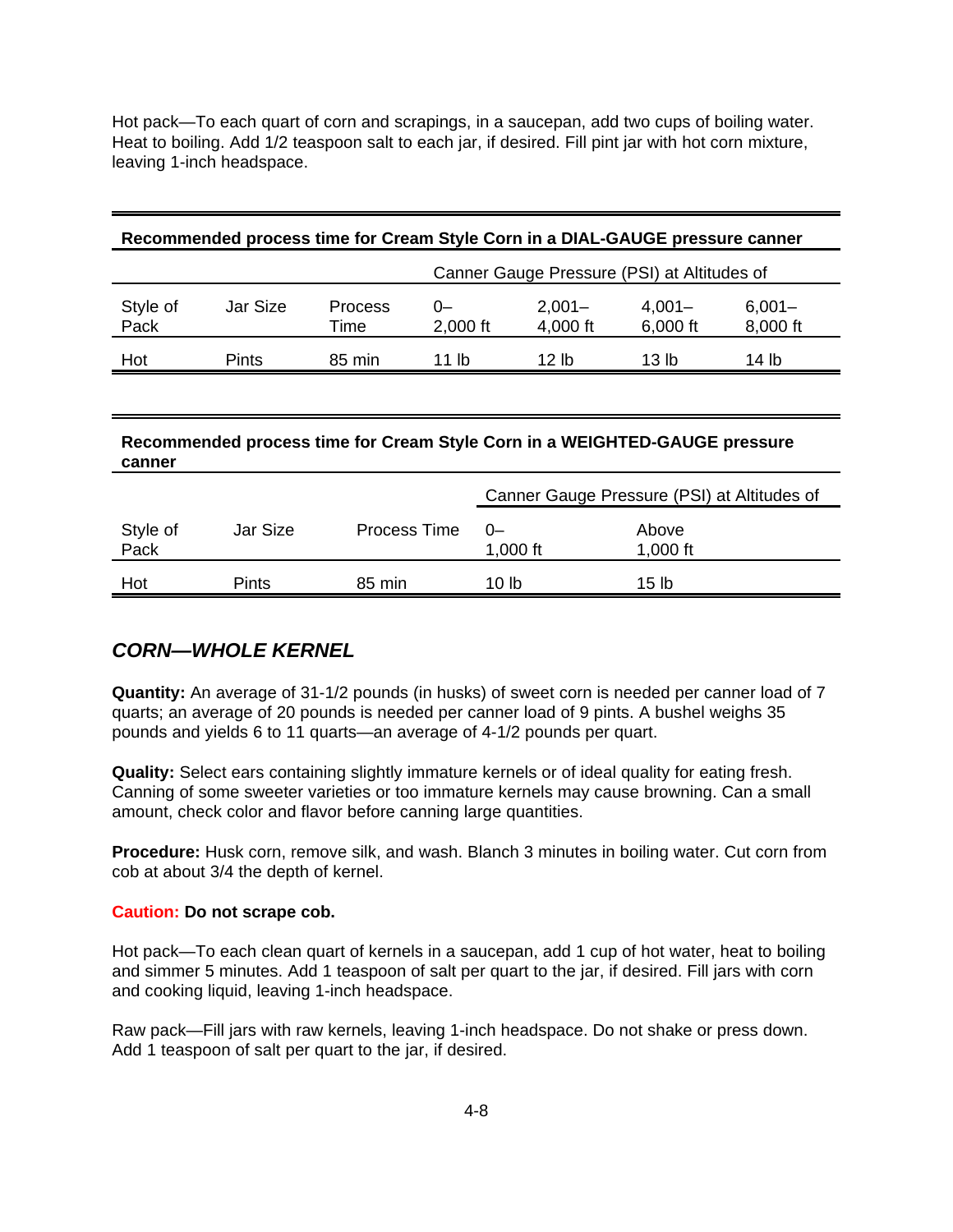Add fresh boiling water, leaving 1-inch headspace. Adjust lids and process.

|                  | Recommended process time for Whole Kernel Corn in a DIAL-GAUGE pressure canner |                                             |                    |                       |                       |                       |  |  |  |
|------------------|--------------------------------------------------------------------------------|---------------------------------------------|--------------------|-----------------------|-----------------------|-----------------------|--|--|--|
|                  |                                                                                | Canner Gauge Pressure (PSI) at Altitudes of |                    |                       |                       |                       |  |  |  |
| Style of<br>Pack | Jar Size                                                                       | <b>Process</b><br>Time                      | $0-$<br>$2,000$ ft | $2,001 -$<br>4,000 ft | $4,001 -$<br>6,000 ft | $6,001 -$<br>8,000 ft |  |  |  |
| Hot and<br>Raw   | <b>Pints</b>                                                                   | 55 min                                      | 11 lb              | 12 <sub>h</sub>       | 13 <sub>lh</sub>      | 14 lb                 |  |  |  |
|                  | Quarts                                                                         | 85 min                                      | 11 lb              | 12 lb                 | 13 lb                 | 14 lb                 |  |  |  |

#### **Recommended process time for Whole Kernel Corn in a DIAL-GAUGE pressure canner**

#### **Recommended process time for Whole Kernel Corn in a WEIGHTED-GAUGE pressure canner**

|                  |              |              | Canner Gauge Pressure (PSI) at Altitudes of |                     |
|------------------|--------------|--------------|---------------------------------------------|---------------------|
| Style of<br>Pack | Jar Size     | Process Time | $0-$<br>1,000 ft                            | Above<br>1,000 $ft$ |
| Hot and<br>Raw   | <b>Pints</b> | 55 min       | 10 <sub>1b</sub>                            | 15 <sub>lb</sub>    |
|                  | Quarts       | 85 min       | 10 lb                                       | 15 <sub>lb</sub>    |

#### **MIXED VEGETABLES**

6 cups sliced carrots 6 cups cut, whole kernel sweet com 6 cups cut green beans 6 cups shelled lima beans 4 cups whole or crushed tomatoes 4 cups diced zucchini

**Yield:** 7 quarts

**Optional mix**—You may change the suggested proportions or substitute other favorite vegetables except leafy greens, dried beans, cream-style corn, squash and sweet potatoes.

**Procedure:** Except for zucchini, wash and prepare vegetables as described previously for each vegetable. Wash, trim, and slice or cube zucchini; combine all vegetables in a large pot or kettle, and add enough water to cover pieces. Add 1 teaspoon salt per quart to the jar, if desired. Boil 5 minutes and fill jars with hot pieces and liquid, leaving 1-inch headspace. Adjust lids and process.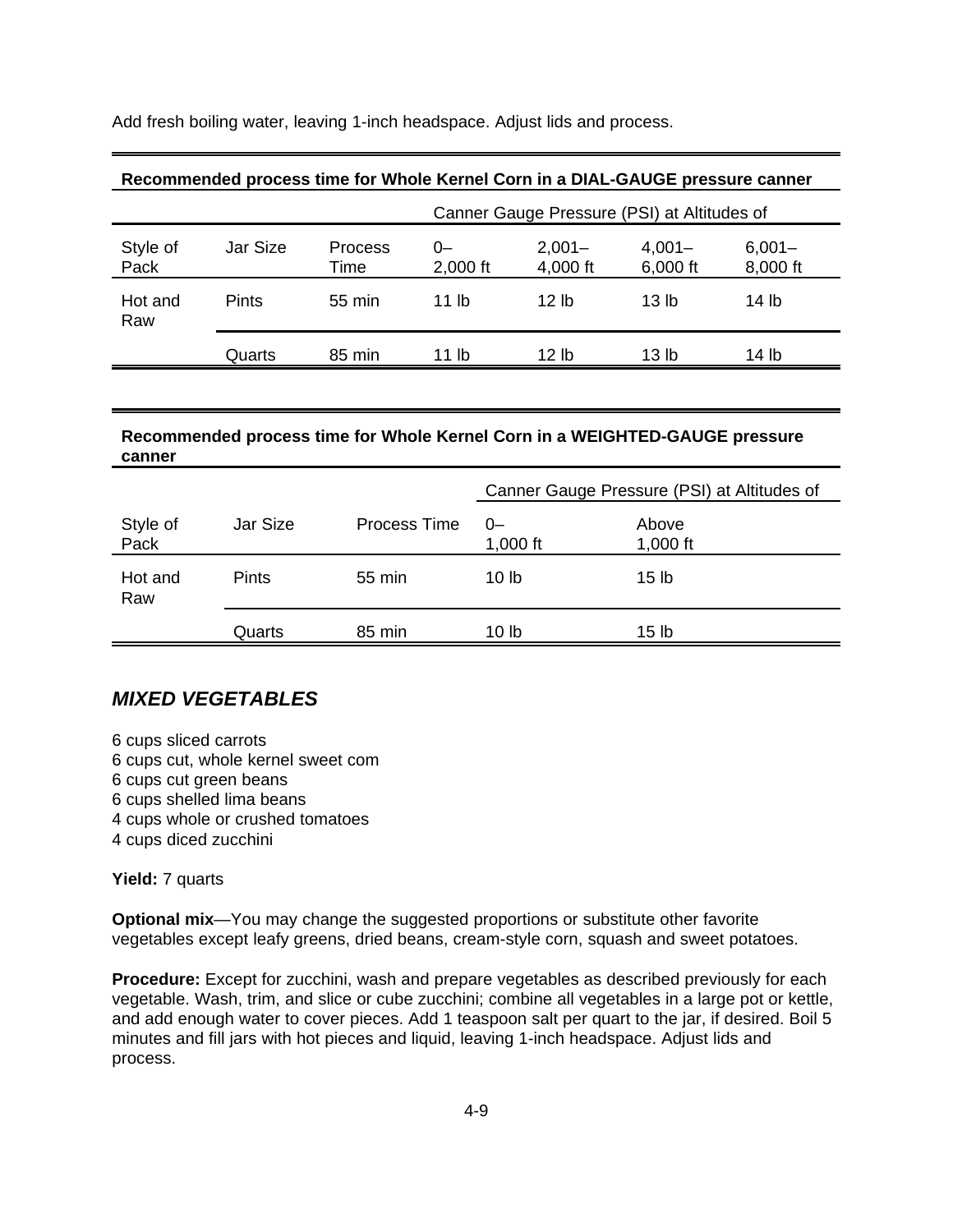| Recommended process time for Mixed Vegetables in a DIAL-GAUGE pressure canner |              |                 |                                             |                       |                       |                       |  |  |
|-------------------------------------------------------------------------------|--------------|-----------------|---------------------------------------------|-----------------------|-----------------------|-----------------------|--|--|
|                                                                               |              |                 | Canner Gauge Pressure (PSI) at Altitudes of |                       |                       |                       |  |  |
| Style of<br>Pack                                                              | Jar Size     | Process<br>Time | $0-$<br>2,000 ft                            | $2,001 -$<br>4,000 ft | $4,001 -$<br>6,000 ft | $6,001 -$<br>8,000 ft |  |  |
| Hot                                                                           | <b>Pints</b> | 75 min          | 11 lb                                       | 12 lb                 | 13 lb                 | 14 lb                 |  |  |
|                                                                               | Quarts       | 90 min          | 11 lb                                       | 12 lb                 | 13 lb                 | 14 lb                 |  |  |

#### **Recommended process time for Mixed Vegetables in a WEIGHTED-GAUGE pressure canner**

|                  |              |              | Canner Gauge Pressure (PSI) at Altitudes of |                     |
|------------------|--------------|--------------|---------------------------------------------|---------------------|
| Style of<br>Pack | Jar Size     | Process Time | $0-$<br>1,000 $ft$                          | Above<br>1,000 $ft$ |
| Hot              | <b>Pints</b> | 75 min       | 10 <sub>lb</sub>                            | 15 <sub>lb</sub>    |
|                  | Quarts       | 90 min       | 10 lb                                       | 15 lb               |

# **MUSHROOMS—WHOLE OR SLICED**

**Quantity:** An average of 14-1/2 pounds is needed per canner load of 9 pints; an average of 7-1/2 pounds is needed per canner load of 9 half-pints—an average of 2 pounds per pint.

**Quality:** Select only brightly colored, small to medium-size domestic mushrooms with short stems, tight veils (unopened caps), and no discoloration. **Caution: Do not can wild mushrooms.**

**Procedure:** Trim stems and discolored parts. Soak in cold water for 10 minutes to remove dirt. Wash in clean water. Leave small mushrooms whole; cut large ones. Cover with water in a saucepan and boil 5 minutes. Fill jars with hot mushrooms, leaving 1-inch headspace. Add 1/2 teaspoon of salt per pint to the jar, if desired. For better color, add 1/8 teaspoon of ascorbic acid powder, or a 500-milligram tablet of vitamin C. Add fresh hot water, leaving 1-inch headspace. Adjust lids and process.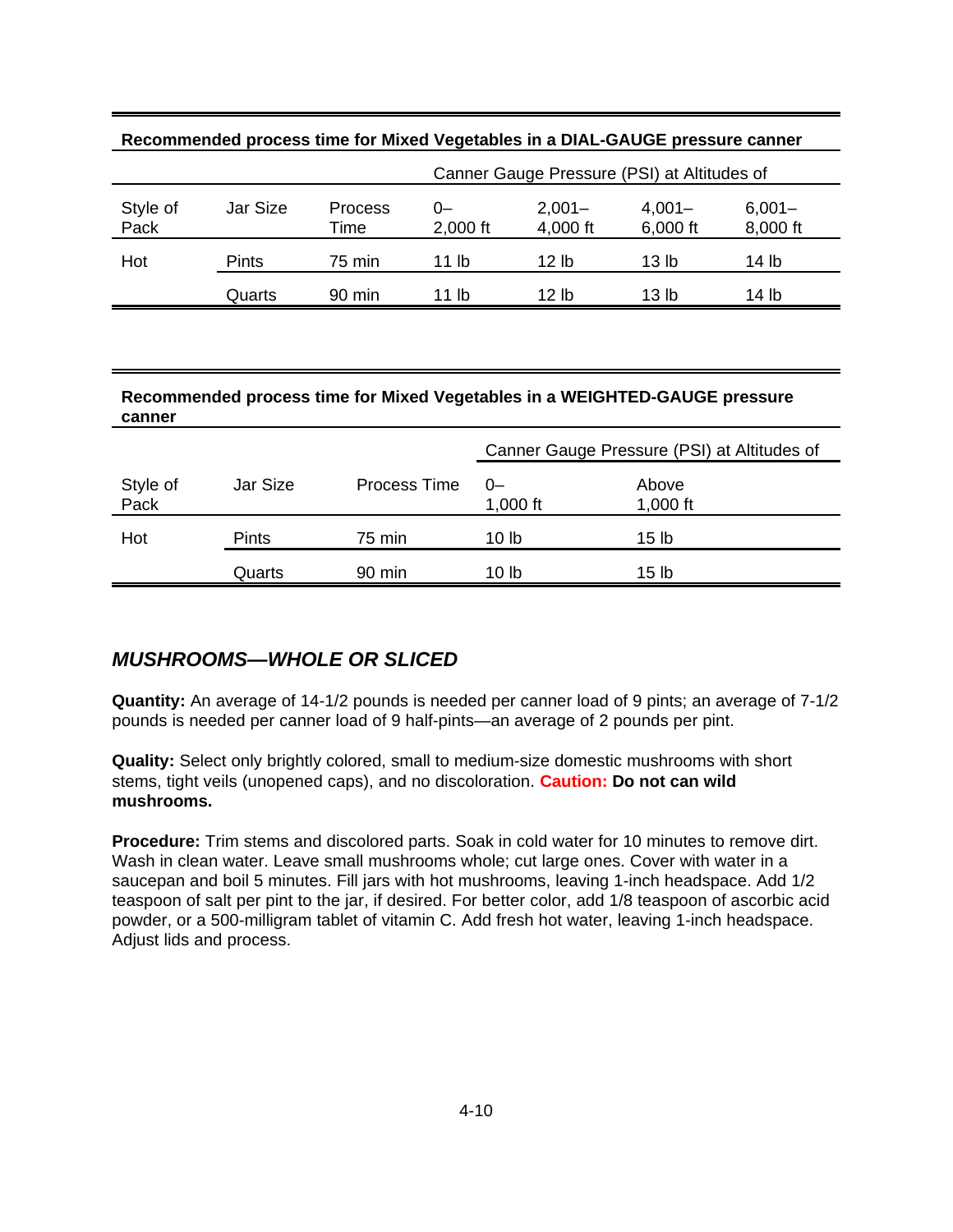| Recommended process time for Mushrooms in a DIAL-GAUGE pressure canner |                        |                                             |                |                       |                       |                       |  |  |  |
|------------------------------------------------------------------------|------------------------|---------------------------------------------|----------------|-----------------------|-----------------------|-----------------------|--|--|--|
|                                                                        |                        | Canner Gauge Pressure (PSI) at Altitudes of |                |                       |                       |                       |  |  |  |
| Style of<br>Pack                                                       | Jar Size               | <b>Process</b><br>Time                      | 0-<br>2,000 ft | $2,001 -$<br>4,000 ft | $4,001 -$<br>6,000 ft | $6,001 -$<br>8,000 ft |  |  |  |
| Hot                                                                    | Half-pints<br>or Pints | 45 min                                      | 11 lb          | 12 lb                 | 13 <sub>lh</sub>      | 14 lb                 |  |  |  |

#### **Recommended process time for Mushrooms in a WEIGHTED-GAUGE pressure canner**

|                  |                               |              | Canner Gauge Pressure (PSI) at Altitudes of |                     |
|------------------|-------------------------------|--------------|---------------------------------------------|---------------------|
| Style of<br>Pack | Jar Size                      | Process Time | $0-$<br>1,000 $ft$                          | Above<br>1,000 $ft$ |
| Hot              | Half-pints or<br><b>Pints</b> | 45 min       | 10 lb                                       | 15 lb               |

#### **OKRA**

**Quantity:** An average of 11 pounds is needed per canner load of 7 quarts; an average of 7 pounds is needed per canner load of 9 pints. A bushel weighs 26 pounds and yields 16 to 18 quarts—an average of 1-1/2 pounds per quart.

**Quality:** Select young, tender pods. Remove and discard diseased and rust-spotted pods.

**Procedure:** Wash pods and trim ends. Leave whole or cut into 1-inch pieces. Cover with hot water in a saucepan, boil 2 minutes and drain. Fill jars with hot okra and cooking liquid, leaving 1-inch headspace. Add 1 teaspoon of salt per quart to the jar, if desired. Adjust lids and process.

| Recommended process time for Okra in a DIAL-GAUGE pressure canner |          |                  |                                             |                       |                       |                       |  |  |
|-------------------------------------------------------------------|----------|------------------|---------------------------------------------|-----------------------|-----------------------|-----------------------|--|--|
|                                                                   |          |                  | Canner Gauge Pressure (PSI) at Altitudes of |                       |                       |                       |  |  |
| Style of<br>Pack                                                  | Jar Size | Process<br>Time  | $0-$<br>2,000 ft                            | $2,001 -$<br>4,000 ft | $4,001 -$<br>6,000 ft | $6,001 -$<br>8,000 ft |  |  |
| Hot                                                               | Pints    | $25 \text{ min}$ | 11 lb                                       | 12 lb                 | 13 lb                 | 14 lb                 |  |  |
|                                                                   | Quarts   | 40 min           | 11 lb                                       | 12 lb                 | 13 lb                 | 14 lb                 |  |  |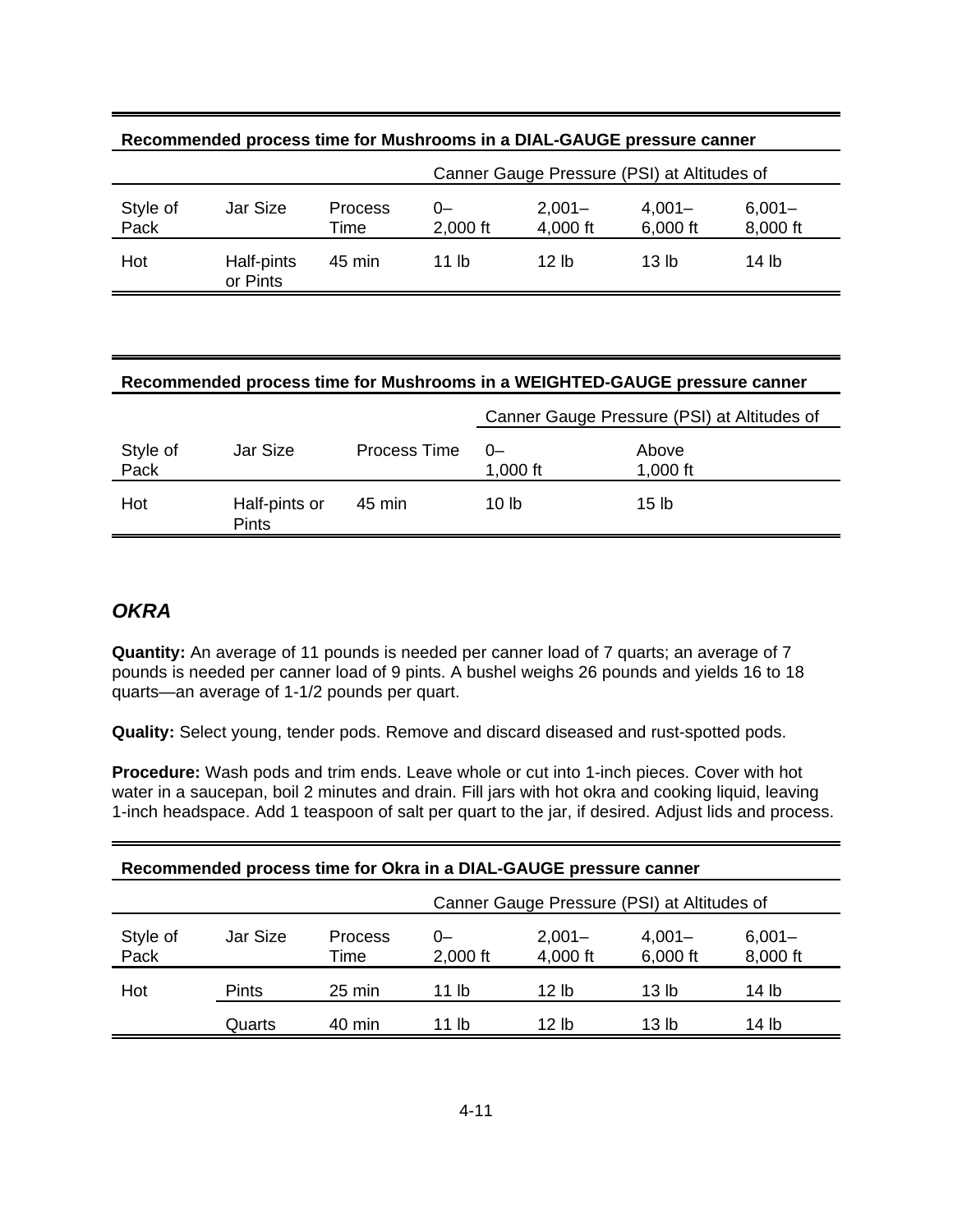|                  | <u>NECOMMICIUS DI OCESSIMIIE IUI UNIA III A VILIOI II LO-OAUOL DIESSUIE CANIEI</u> |                     |                                             |                   |  |  |  |
|------------------|------------------------------------------------------------------------------------|---------------------|---------------------------------------------|-------------------|--|--|--|
|                  |                                                                                    |                     | Canner Gauge Pressure (PSI) at Altitudes of |                   |  |  |  |
| Style of<br>Pack | Jar Size                                                                           | <b>Process Time</b> | $0-$<br>1,000 $ft$                          | Above<br>1,000 ft |  |  |  |
| Hot              | Pints                                                                              | 25 min              | 10 lb                                       | 15 lb             |  |  |  |
|                  | Quarts                                                                             | 40 min              | 10 lb                                       | 15 lb             |  |  |  |

### **Recommended process time for Okra in a WEIGHTED-GAUGE pressure canner**

# **PEAS, GREEN, OR ENGLISH—SHELLED**

It is recommended that sugar snap and Chinese edible pods be frozen for best quality.

**Quantity:** An average of 31-1/2 pounds (in pods) is needed per canner load of 7 quarts; an average of 20 pounds is needed per canner load of 9 pints. A bushel weighs 30 pounds and yields 5 to 10 quarts—an average of 4-1/2 pounds per quart.

**Quality:** Select filled pods containing young, tender, sweet seeds. Discard diseased pods.

**Procedure:** Shell and wash peas. Add 1 teaspoon of salt per quart to the jar, if desired.

Hot pack—Cover with boiling water. Bring to a boil in a saucepan, and boil 2 minutes. Fill jars loosely with hot peas, and add cooking liquid, leaving 1-inch headspace.

Raw pack—Fill jars with raw peas, add boiling water, leaving 1-inch headspace. Do not shake or press down peas. Adjust lids and process.

|                  |                    |                        | Canner Gauge Pressure (PSI) at Altitudes of |                       |                       |                       |  |  |  |
|------------------|--------------------|------------------------|---------------------------------------------|-----------------------|-----------------------|-----------------------|--|--|--|
| Style of<br>Pack | Jar Size           | <b>Process</b><br>Time | 0-<br>$2,000$ ft                            | $2,001 -$<br>4,000 ft | $4,001 -$<br>6,000 ft | $6,001 -$<br>8,000 ft |  |  |  |
| Hot and<br>Raw   | Pints or<br>Quarts | 40 min                 | 11 lb                                       | 12 lb                 | 13 lb                 | 14 lb                 |  |  |  |

#### **Recommended process time for Peas in a DIAL-GAUGE pressure canner**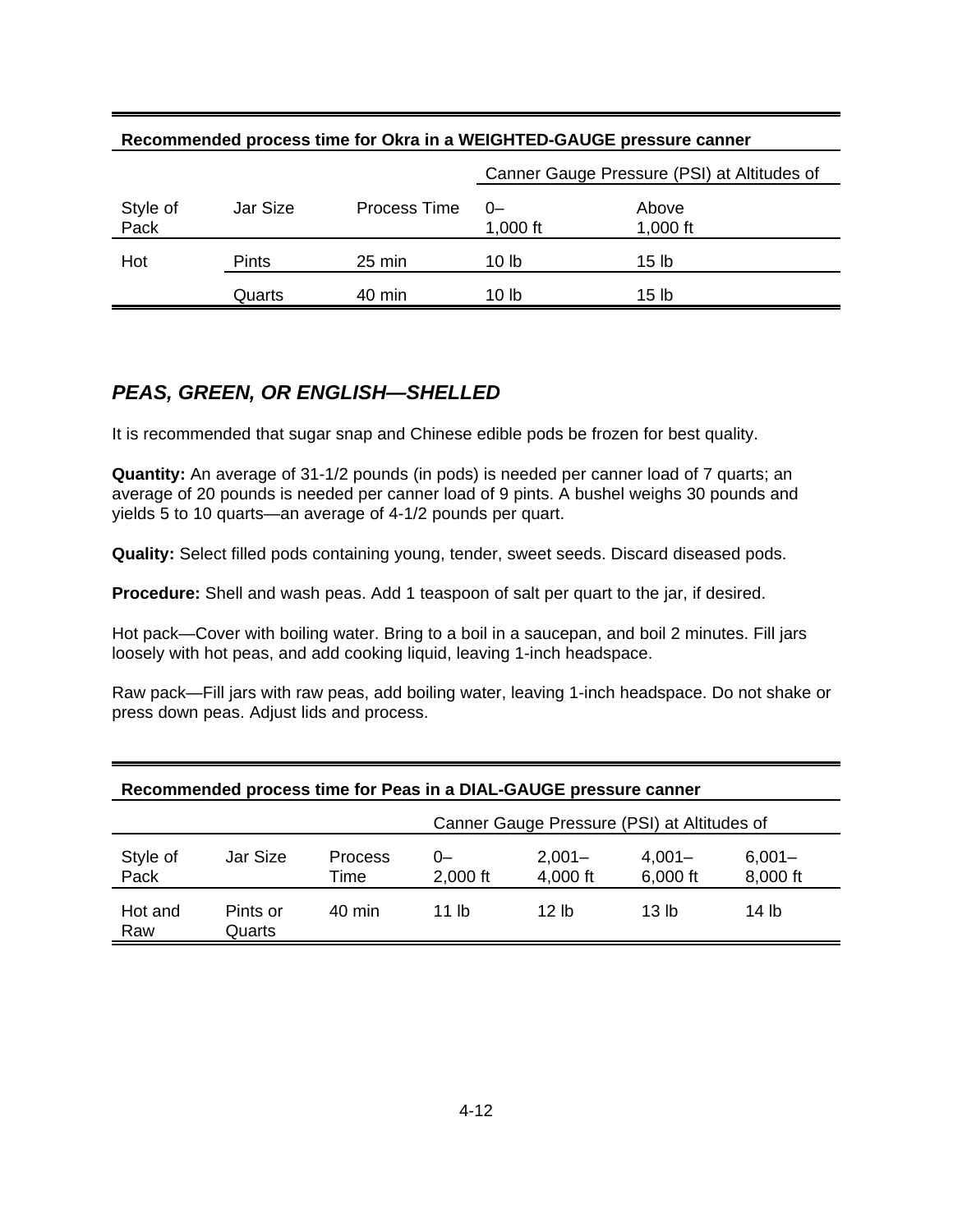|                  |                    |              | Canner Gauge Pressure (PSI) at Altitudes of |                   |  |  |  |
|------------------|--------------------|--------------|---------------------------------------------|-------------------|--|--|--|
| Style of<br>Pack | Jar Size           | Process Time | $0-$<br>1,000 ft                            | Above<br>1,000 ft |  |  |  |
| Hot and<br>Raw   | Pints or<br>Quarts | 40 min       | 10 lb                                       | 15 <sub>lb</sub>  |  |  |  |

#### **Recommended process time for Peas in a WEIGHTED-GAUGE pressure canner**

# **PEPPERS**

Hot or sweet, including chiles, jalapeno, and pimento

**Quantity:** An average of 9 pounds is needed per canner load of 9 pints. A bushel weighs 25 pounds and yields 20 to 30 pints—an average of 1 pound per pint.

**Quality:** Select firm yellow, green, or red peppers. Do not use soft or diseased peppers.

**Procedure:** Select your favorite pepper(s). **Caution: If you choose hot peppers, wear plastic gloves while handling them or wash hands thoroughly with soap and water before touching your face.** Small peppers may be left whole. Large peppers may be quartered. Remove cores and seeds. Slash two or four slits in each pepper, and either blanch in boiling water or blister using one of the following methods:

Oven or broiler method: Place peppers in a hot oven  $(400^{\circ} \text{ F})$  or broiler for 6-8 minutes until skins blister.

Range-top method: Cover hot burner, either gas or electric, with heavy wire mesh. Place peppers on burner for several minutes until skins blister.

Allow peppers to cool. Place in a pan and cover with a damp cloth. This will make peeling the peppers easier. After several minutes, peel each pepper. Flatten whole peppers. Add 1/2 teaspoon of salt to each pint jar, if desired. Fill jars loosely with peppers and add fresh boiled water, leaving 1-inch headspace. Adjust lids and process.

| Recommended process time for Peppers in a DIAL-GAUGE pressure canner |                                                                                                                            |                  |                                             |       |       |       |  |  |  |  |
|----------------------------------------------------------------------|----------------------------------------------------------------------------------------------------------------------------|------------------|---------------------------------------------|-------|-------|-------|--|--|--|--|
|                                                                      |                                                                                                                            |                  | Canner Gauge Pressure (PSI) at Altitudes of |       |       |       |  |  |  |  |
| Style of<br>Pack                                                     | Jar Size<br>$2,001 -$<br>Process<br>$4,001 -$<br>$6,001 -$<br>$0-$<br>8,000 ft<br>4,000 ft<br>6,000 ft<br>2,000 ft<br>Time |                  |                                             |       |       |       |  |  |  |  |
| Hot                                                                  | Half-pints<br>or Pints                                                                                                     | $35 \text{ min}$ | 11 lb                                       | 12 lb | 13 lb | 14 lb |  |  |  |  |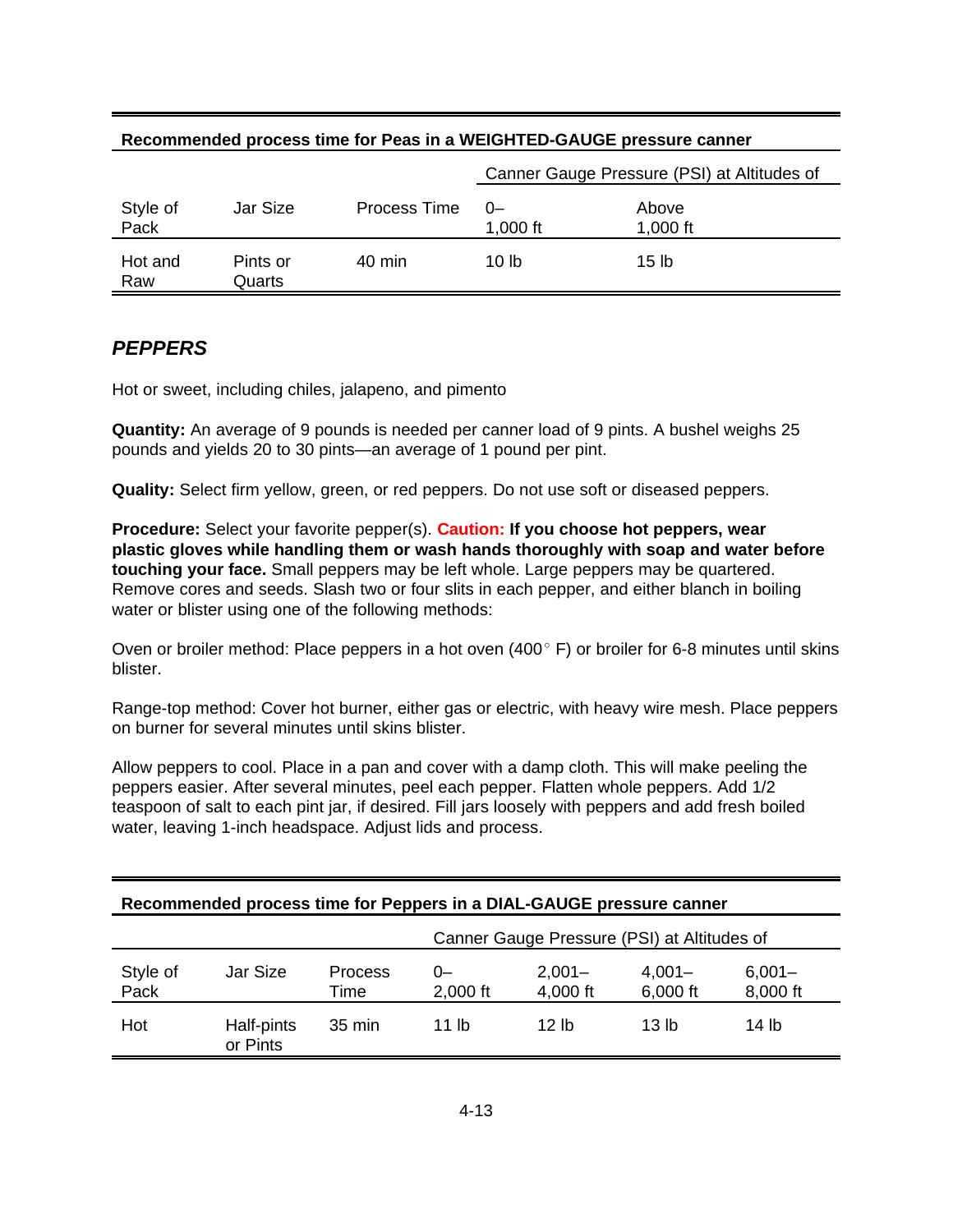| Recommended process time for Peppers in a WEIGHTED-GAUGE pressure canner |                               |                  |                                             |                   |  |  |  |  |
|--------------------------------------------------------------------------|-------------------------------|------------------|---------------------------------------------|-------------------|--|--|--|--|
|                                                                          |                               |                  | Canner Gauge Pressure (PSI) at Altitudes of |                   |  |  |  |  |
| Style of<br>Pack                                                         | Jar Size                      | Process Time     | $0-$<br>1,000 ft                            | Above<br>1,000 ft |  |  |  |  |
| Hot                                                                      | Half-pints or<br><b>Pints</b> | $35 \text{ min}$ | 10 lb                                       | 15 lb             |  |  |  |  |

# **POTATOES, SWEET—PIECES OR WHOLE**

It is not recommended to dry pack sweet potatoes.

**Quantity:** An average of 17-1/2 pounds is needed per canner load of 7 quarts; an average of 11 pounds is needed per canner load of 9 pints. A bushel weighs 50 pounds and yields 17 to 25 quarts—an average of 2-1/2 pounds per quart.

**Quality:** Choose small to medium-sized potatoes. They should be mature and not too fibrous. Can within 1 to 2 months after harvest.

**Procedure:** Wash potatoes and boil or steam until partially soft (15 to 20 minutes). Remove skins. Cut medium potatoes, if needed, so that pieces are uniform in size. **Caution: Do not mash or puree pieces.** Fill jars, leaving 1-inch headspace. Add 1 teaspoon salt per quart to the jar, if desired. Cover with your choice of fresh boiling water or syrup (see page 2-1), leaving 1-inch headspace. Adjust lids and process.

|                  |              |                        | Canner Gauge Pressure (PSI) at Altitudes of |                       |                       |                       |  |  |  |
|------------------|--------------|------------------------|---------------------------------------------|-----------------------|-----------------------|-----------------------|--|--|--|
| Style of<br>Pack | Jar Size     | <b>Process</b><br>Time | 0-<br>$2,000$ ft                            | $2,001 -$<br>4,000 ft | $4,001 -$<br>6,000 ft | $6,001 -$<br>8,000 ft |  |  |  |
| Hot              | <b>Pints</b> | 65 min                 | 11 lb                                       | 12 lb                 | 13 lb                 | 14 lb                 |  |  |  |
|                  | Quarts       | $90 \text{ min}$       | 11 lb                                       | 12 lb                 | 13 lb                 | 14 lb                 |  |  |  |

#### **Recommended process time for Sweet Potatoes in a DIAL-GAUGE pressure canner**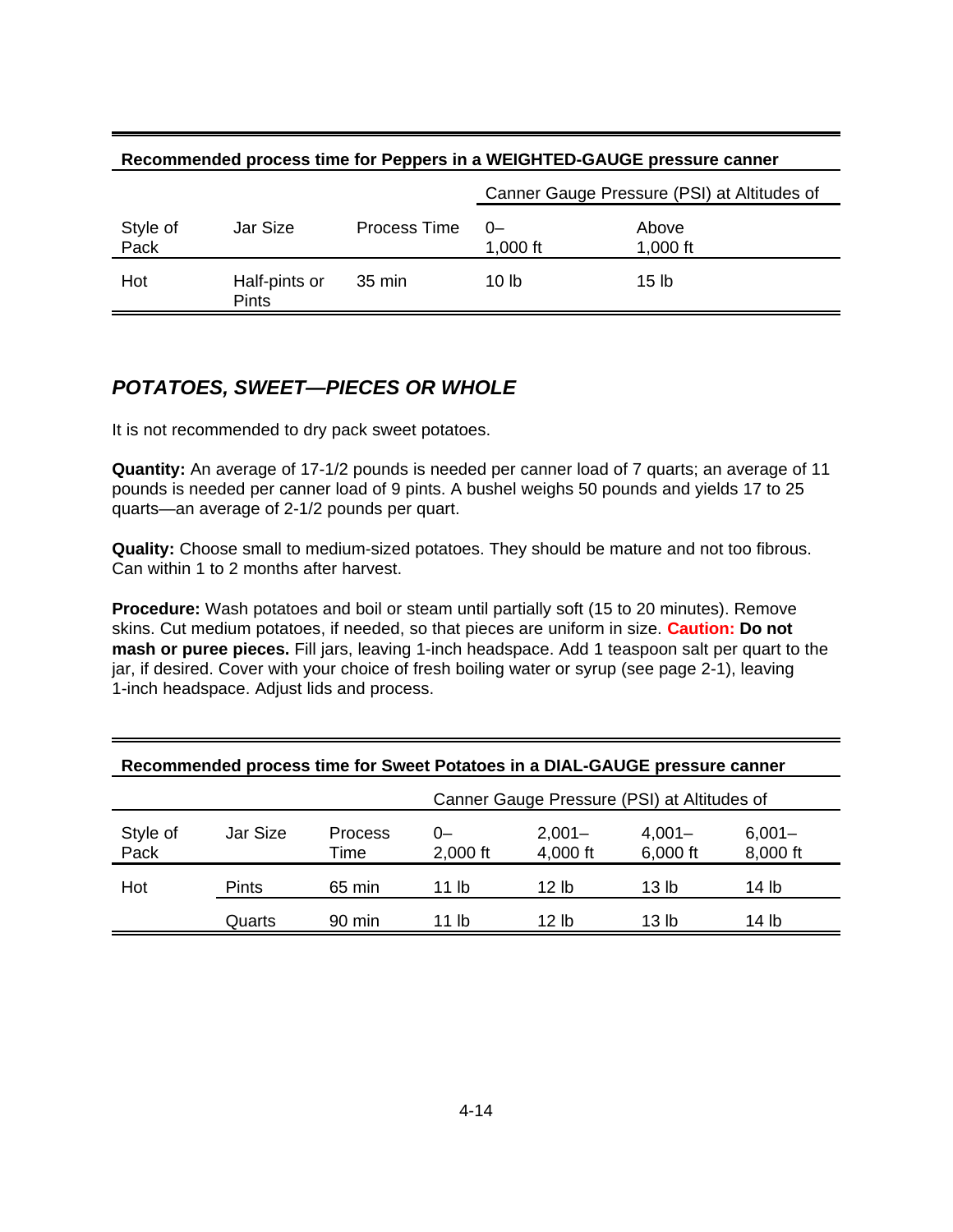| canner           |                                             |                  |                  |                     |  |  |
|------------------|---------------------------------------------|------------------|------------------|---------------------|--|--|
|                  | Canner Gauge Pressure (PSI) at Altitudes of |                  |                  |                     |  |  |
| Style of<br>Pack | Jar Size                                    | Process Time     | $0-$<br>1,000 ft | Above<br>1,000 $ft$ |  |  |
| Hot              | <b>Pints</b>                                | 65 min           | 10 <sub>1b</sub> | 15 <sub>lb</sub>    |  |  |
|                  | Quarts                                      | $90 \text{ min}$ | 10 lb            | 15 <sub>lb</sub>    |  |  |

#### **Recommended process time for Sweet Potatoes in a WEIGHTED-GAUGE pressure canner**

# **POTATOES, WHITE—CUBED OR WHOLE**

**Quantity:** An average of 35 pounds is needed per canner load of 7 quarts; an average of 22-1/2 pounds is needed per canner load of 9 pints. A bag weighs 50 pounds and yield 8 to 12 quarts—an average of 5 pounds per quart.

**Quality:** Select small to medium-size mature potatoes of ideal quality for cooking. Tubers stored below  $45^\circ$  F may discolor when canned. Choose potatoes 1 to 2 inches in diameter if they are to be packed whole.

**Procedure:** Wash and peel potatoes. Place in ascorbic acid solution to prevent darkening (see pages 1-5). If desired, cut into 1/2-inch cubes. Drain. Cook 2 minutes in boiling water and drain again. For whole potatoes, boil 10 minutes and drain. Add 1 teaspoon of salt per quart to the jar, if desired. Fill jars with hot potatoes and fresh hot water, leaving 1-inch headspace. Adjust lids and process.

|                  |              |                        |                | Canner Gauge Pressure (PSI) at Altitudes of |                       |                       |  |  |  |  |
|------------------|--------------|------------------------|----------------|---------------------------------------------|-----------------------|-----------------------|--|--|--|--|
| Style of<br>Pack | Jar Size     | <b>Process</b><br>Time | 0-<br>2,000 ft | $2,001 -$<br>4,000 ft                       | $4,001 -$<br>6,000 ft | $6,001 -$<br>8,000 ft |  |  |  |  |
| Hot              | <b>Pints</b> | 35 min                 | 11 lb          | 12 lb                                       | 13 lb                 | 14 lb                 |  |  |  |  |
|                  | Quarts       | 40 min                 | 11 lb          | 12 lb                                       | 13 lb                 | 14 lb                 |  |  |  |  |

#### **Recommended process time for White Potatoes in a DIAL-GAUGE pressure canner**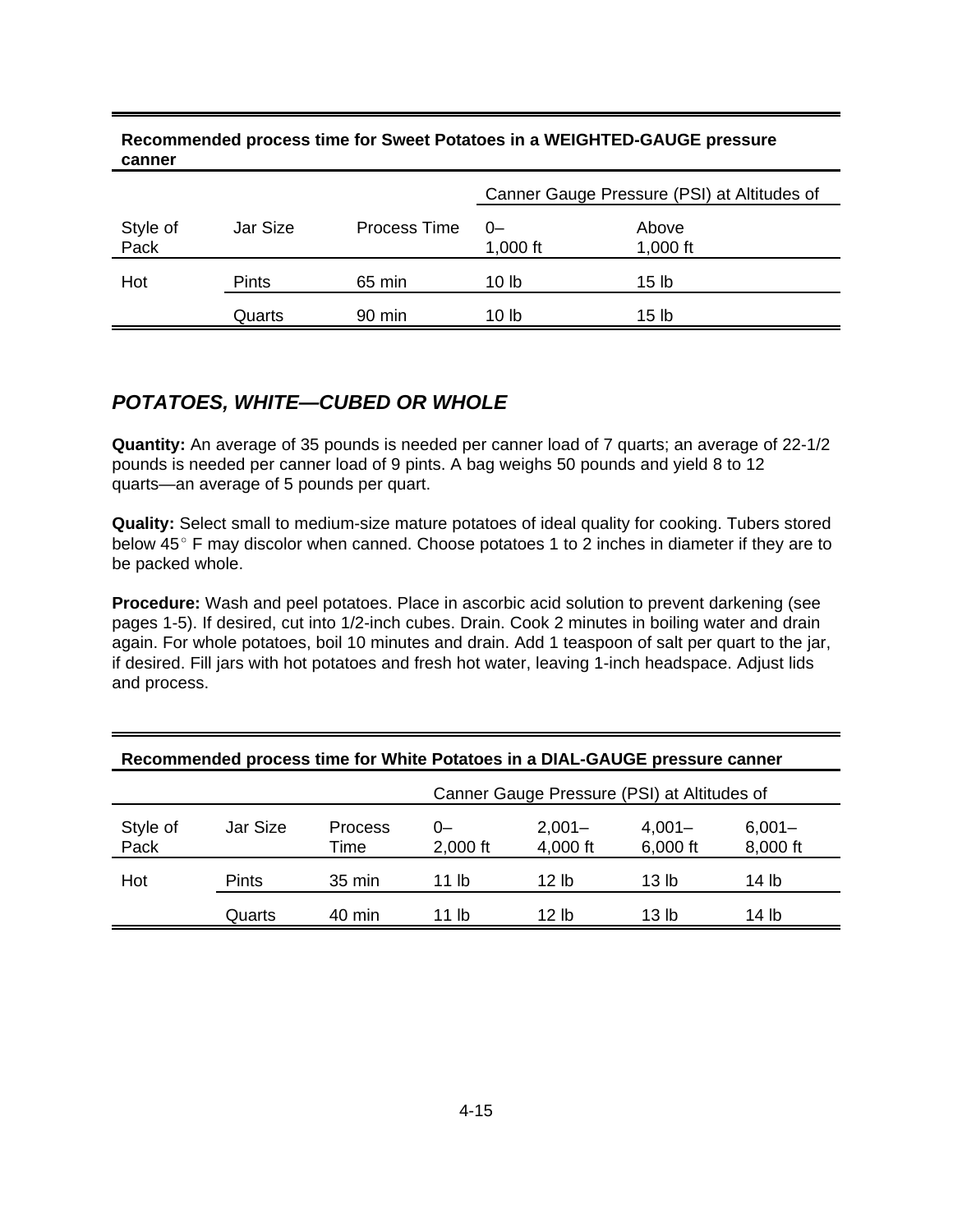|                  | <u>NECOMMICIUSU DI OCESSIMIE IUI FULALUES III A WEIGHTED-GAUGE DIESSUIE CANIEI</u> |              |                                             |                   |  |  |  |  |  |
|------------------|------------------------------------------------------------------------------------|--------------|---------------------------------------------|-------------------|--|--|--|--|--|
|                  |                                                                                    |              | Canner Gauge Pressure (PSI) at Altitudes of |                   |  |  |  |  |  |
| Style of<br>Pack | Jar Size                                                                           | Process Time | 0-<br>1,000 ft                              | Above<br>1,000 ft |  |  |  |  |  |
| Hot              | <b>Pints</b>                                                                       | 35 min       | 10 lb                                       | 15 lb             |  |  |  |  |  |
|                  | Quarts                                                                             | 40 min       | 10 lb                                       | 15 lb             |  |  |  |  |  |

#### **Recommended process time for Potatoes in a WEIGHTED-GAUGE pressure canner**

## **PUMPKINS AND WINTER SQUASH—CUBED**

**Quantity:** An average of 16 pounds is needed per canner load of 7 quarts; an average of 10 pounds is needed per canner load of 9 pints—an average of 2-1/4 pounds per quart.

**Quality:** Pumpkins and squash should have a hard rind and stringless, mature pulp of ideal quality for cooking fresh. Small size pumpkins (sugar or pie varieties) make better products.

**Procedure:** Wash, remove seeds, cut into 1-inch-wide slices, and peel. Cut flesh into 1-inch cubes. Boil 2 minutes in water. **Caution: Do not mash or puree.** Fill jars with cubes and cooking liquid, leaving 1-inch headspace. Adjust lids and process.

For making pies, drain jars and strain or sieve cubes.

|                  |              |                  | Canner Gauge Pressure (PSI) at Altitudes of |                       |                       |                       |  |  |
|------------------|--------------|------------------|---------------------------------------------|-----------------------|-----------------------|-----------------------|--|--|
| Style of<br>Pack | Jar Size     | Process<br>Time  | 0-<br>2,000 ft                              | $2,001 -$<br>4,000 ft | $4,001 -$<br>6,000 ft | $6,001 -$<br>8,000 ft |  |  |
| Hot              | <b>Pints</b> | 55 min           | 11 lb                                       | 12 lb                 | 13 lb                 | 14 lb                 |  |  |
|                  | Quarts       | $90 \text{ min}$ | 11 lb                                       | 12 lb                 | 13 lb                 | 14 lb                 |  |  |

#### **Recommended process time for Pumpkin and Winter Squash in a DIAL-GAUGE pressure canner**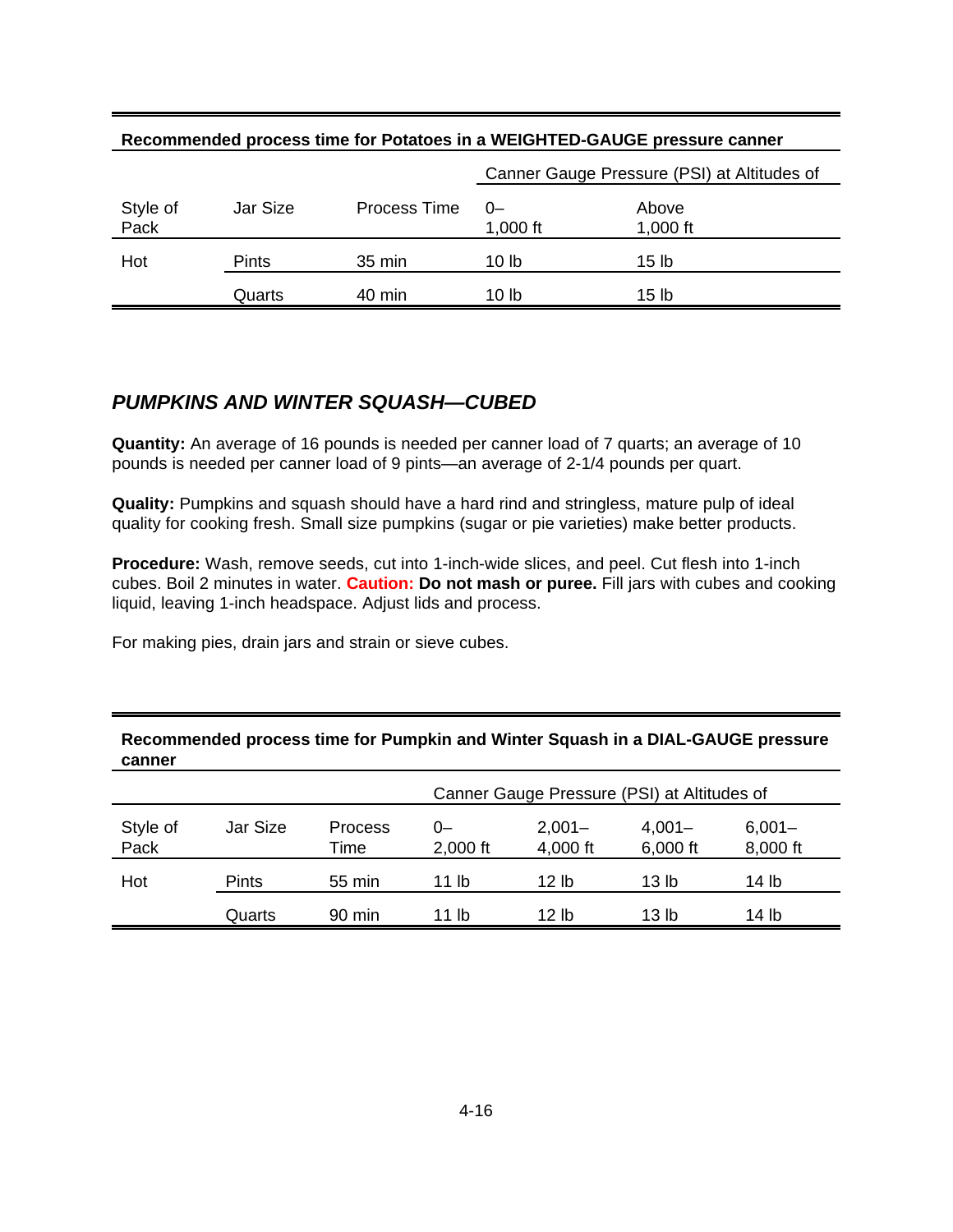# **pressure canner** Canner Gauge Pressure (PSI) at Altitudes of Style of Jar Size Process Time 0– Above Pack 1,000 ft 1,000 ft 1,000 ft Hot Pints 55 min 10 lb 15 lb

Quarts 90 min 10 lb 15 lb

# **Recommended process time for Pumpkin and Winter Squash in a WEIGHTED-GAUGE**

# **SOUPS**

Vegetable, dried bean or pea, meat, poultry, or seafoods

**Procedure:** Select, wash, and prepare vegetables, meat, and seafoods as described for the specific foods. Cover meat with water and cook until tender. Cool meat and remove bones. Cook vegetables. For each cup of dried beans or peas, add 3 cups of water, boil 2 minutes, remove from heat, soak 1 hour, and heat to boil. Drain and combine with meat broth, tomatoes, or water to cover. Boil 5 minutes. **Caution: Do not thicken.** Salt to taste, if desired. Fill jars halfway with solid mixture. Add remaining liquid, leaving 1-inch headspace. Adjust lids and process.

#### **Recommended process time for Soups in a DIAL-GAUGE pressure canner**

|                  |              |                 | Canner Gauge Pressure (PSI) at Altitudes of |                       |       |       |  |  |
|------------------|--------------|-----------------|---------------------------------------------|-----------------------|-------|-------|--|--|
| Style of<br>Pack | Jar Size     | Process<br>Time | 0-<br>$2,000$ ft                            | $6,001 -$<br>8,000 ft |       |       |  |  |
| Hot              | <b>Pints</b> | $60*$ min       | 11 lb                                       | 12 lb                 | 13 lb | 14 lb |  |  |
|                  | Quarts       | 75* min         | 11 lb                                       | 12 lb                 | 13 lb | 14 lb |  |  |

#### **\*Caution: Process 100 minutes if soup contains seafoods.**

#### **Recommended process time for Soups in a WEIGHTED-GAUGE pressure canner**

|                  |          |              | Canner Gauge Pressure (PSI) at Altitudes of |                     |  |
|------------------|----------|--------------|---------------------------------------------|---------------------|--|
| Style of<br>Pack | Jar Size | Process Time | 0-<br>1,000 $ft$                            | Above<br>1,000 $ft$ |  |
| Hot              | Pints    | $60*$ min    | 10 lb                                       | 15 <sub>lb</sub>    |  |
|                  | Quarts   | $75^*$ min   | 10 lb                                       | 15 lb               |  |

**\*Caution: Process 100 minutes if soup contains seafoods.**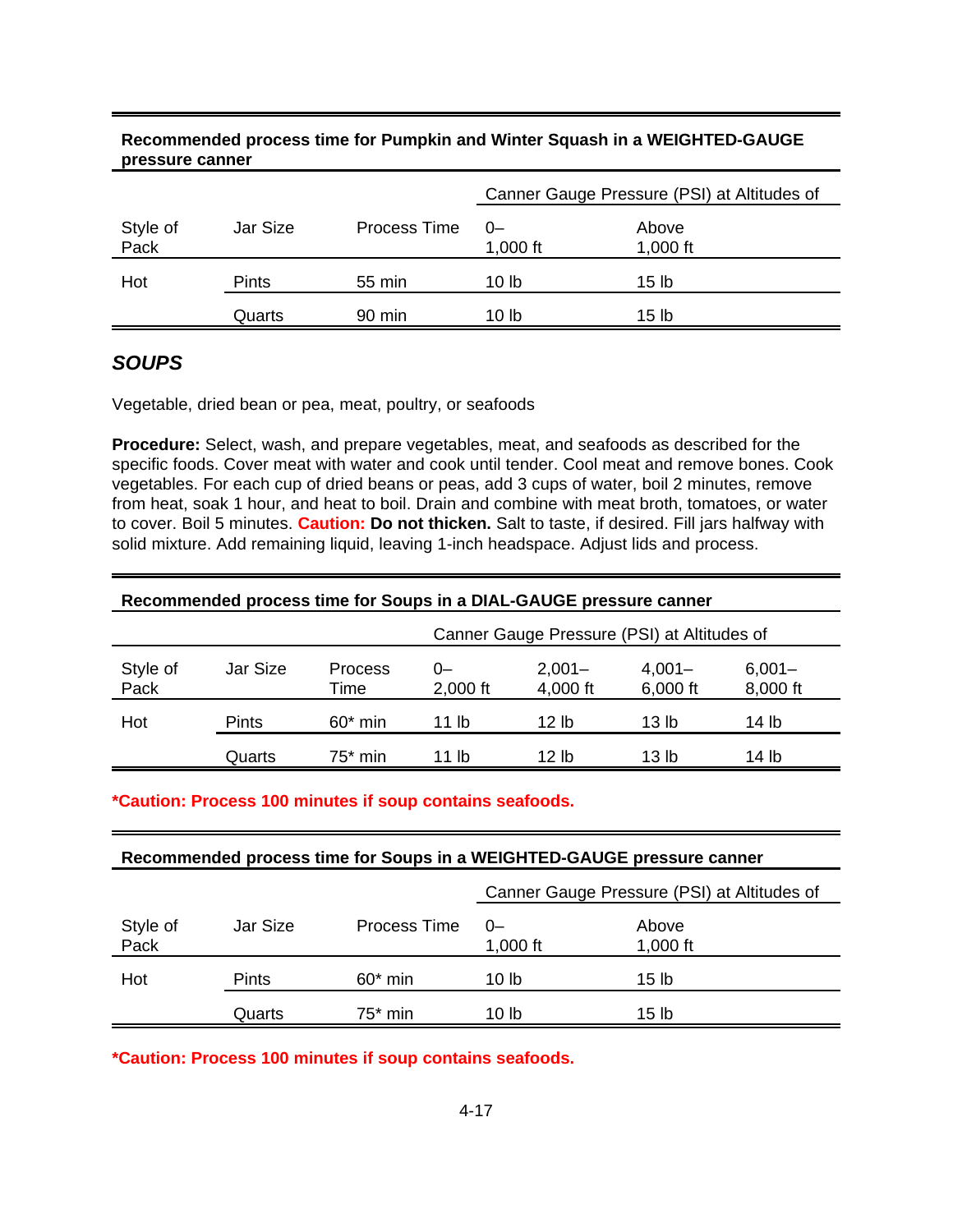# **SPINACH AND OTHER GREENS**

**Quantity:** An average of 28 pounds is needed per canner load of 7 quarts; an average of 18 pounds is needed per canner load of 9 pints. A bushel weighs 18 pounds and yields 3 to 9 quarts—an average of 4 pounds per quart.

**Quality:** Can only freshly harvested greens. Discard any wilted, discolored, diseased, or insect-damaged leaves. Leaves should be tender and attractive in color.

**Procedure:** Wash only small amounts of greens at one time. Drain water and continue rinsing until water is clear and free of grit. Cut out tough stems and midribs. Place 1 pound of greens at a time in cheesecloth bag or blancher basket and steam 3 to 5 minutes or until well wilted. Add 1/2 teaspoon of salt to each quart jar, if desired. Fill jars loosely with greens and add fresh boiling water, leaving 1-inch headspace. Adjust lids and process.

#### **Recommended process time for Spinach and Other Greens in a DIAL-GAUGE pressure canner**

|                  |              |                  | Canner Gauge Pressure (PSI) at Altitudes of |                       |                       |                       |  |  |
|------------------|--------------|------------------|---------------------------------------------|-----------------------|-----------------------|-----------------------|--|--|
| Style of<br>Pack | Jar Size     | Process<br>Time  | 0-<br>$2,000$ ft                            | $2,001 -$<br>4,000 ft | $4,001 -$<br>6,000 ft | $6,001 -$<br>8,000 ft |  |  |
| Hot              | <b>Pints</b> | 70 min           | 11 lb                                       | 12 lh                 | 13 lb                 | 14 lb                 |  |  |
|                  | Quarts       | $90 \text{ min}$ | 11 lb                                       | 12 lb                 | 13 lb                 | 14 lb                 |  |  |

#### **Recommended process time for Spinach and Other Greens in a WEIGHTED-GAUGE pressure canner**

|                  |              |              | Canner Gauge Pressure (PSI) at Altitudes of |                     |
|------------------|--------------|--------------|---------------------------------------------|---------------------|
| Style of<br>Pack | Jar Size     | Process Time | $0-$<br>1,000 $ft$                          | Above<br>1,000 $ft$ |
| Hot              | <b>Pints</b> | 70 min       | 10 lb                                       | 15 <sub>lb</sub>    |
|                  | Quarts       | 90 min       | 10 lb                                       | 15 lb               |

# **SQUASH, WINTER—CUBED**

Prepare and process according to instructions for "Pumpkin" (see page 4-16).